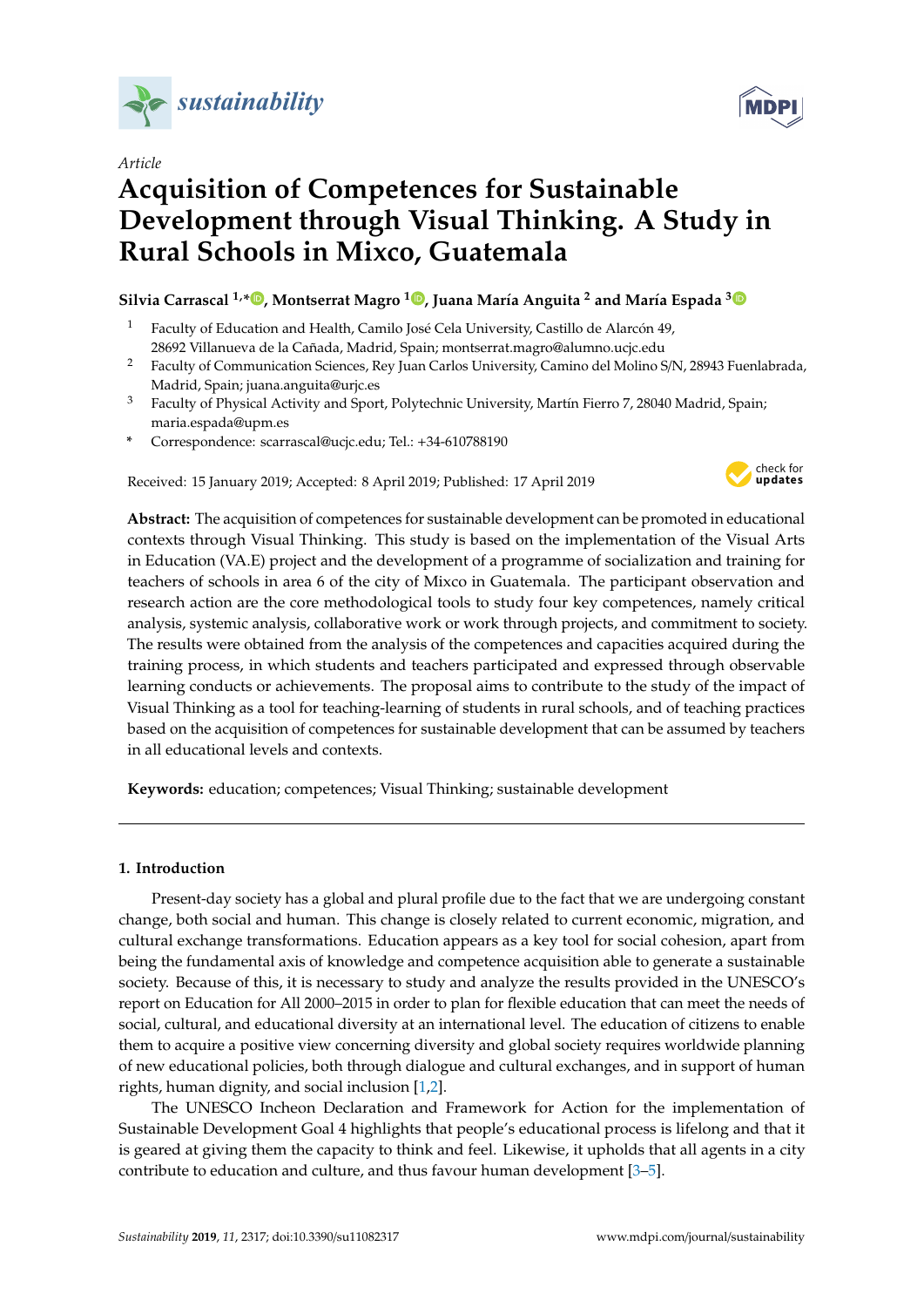Murga states that in order to face this challenge, it is essential to provide training based on the acquisition of the competences and skills that will permit building societies capable of developing in a sustainable manner, focusing on the key competences proposed by UNESCO: critical analysis, systemic reflection, collaborative work or work through projects, and commitment to society [\[6\]](#page-16-4).

Said competences are complex and require diversified educational strategies and transversal training processes. For this reason, it is important that all teachers at all educational levels actively include in their teaching practices the principals and values of sustainable development [\[4\]](#page-16-5).

The Global Action Programme on Education for Sustainable Development (GAP) approved in 2014 by UNESCO's General Conference has two major objectives, which are included in the two global agendas following 2015:

- i. To reorient education and learning so that everyone has the possibility of acquiring knowledge, competences, values, and attitudes needed to contribute to sustainable development (United Nations).
- ii. To reinforce the role of education in all action plans, programmes, and activities to promote sustainable development [\[7\]](#page-16-6).

This road map includes five other priority lines of action, of which two can be significantly addressed in the field of education: (a) to integrate the principles and values of sustainability in the contexts of education and training, with a focus on the processes of curricular sustainability, and (b) to reinforce the capacities of teachers and educators to enable them to exercise their professional practice effectively in the framework of Education for Sustainable Development (ESD).

In this sense, Murga states that in addition to managing these educational contexts with sustainability criteria, new contents have to be included in the learning process, integrating into the training programmes the most urgent social and environmental problems, namely climate change, biodiversity, handling risks of catastrophes, and sustainable production and consumption [\[6\]](#page-16-4).

The objective is that students acquire, at all ages, the fundamental competences of critical analysis, systemic reflection, collaborative decision-making, and a sense of responsibility in respect to present and future generations [\[7\]](#page-16-6).

In addition to historical and social aspects, education also intervenes in the culture of all societies or groups. As a result, society needs active educational policies that favour the development of learning through intercultural and transversal education, planning programmes that respond to this diversity of cultures around a central axis that is common to all of them, such as sustainable development. In this context, reality represented by images can favour cognitive development and learning by means of visual literacy, something that is universal and is within everyone's reach, since it does not require many resources [\[1](#page-16-0)[,8\]](#page-16-7).

By means of images we can reach different areas, societies, cultures, peoples, and beliefs. As part of their educational tasks, schools teach children traditional linguistic content, which in turn widens the gap separating them from more innovative contemporary methodologies. These methodologies propose a higher level of critical abilities on the part of students, aimed at developing operational skills and competences as part of the decision regarding what to teach [\[9\]](#page-16-8).

The objective of these modern practices is to achieve the emotional and sentimental development of each individual as part of a "know how" and "know how to be", in line with the demands of the new knowledge and information society. Hence, we consider that visual literacy contents are essential in schools, with the aim of demonstrating the importance of this method and its repercussion on meaningful learning.

In this sense, teacher training is also very important for the development of educational competences suitable for the reality of an information society. Likewise, the development of a disruptive teaching methodology and an open and critical attitude in respect to current society will foment a reflexive process and an analytical vision amongst students [\[1\]](#page-16-0).

Both the definition of competences in line with sustainability and the set of knowledge, abilities, skills, and aptitudes that enable solving sustainability problems or demands have been studied by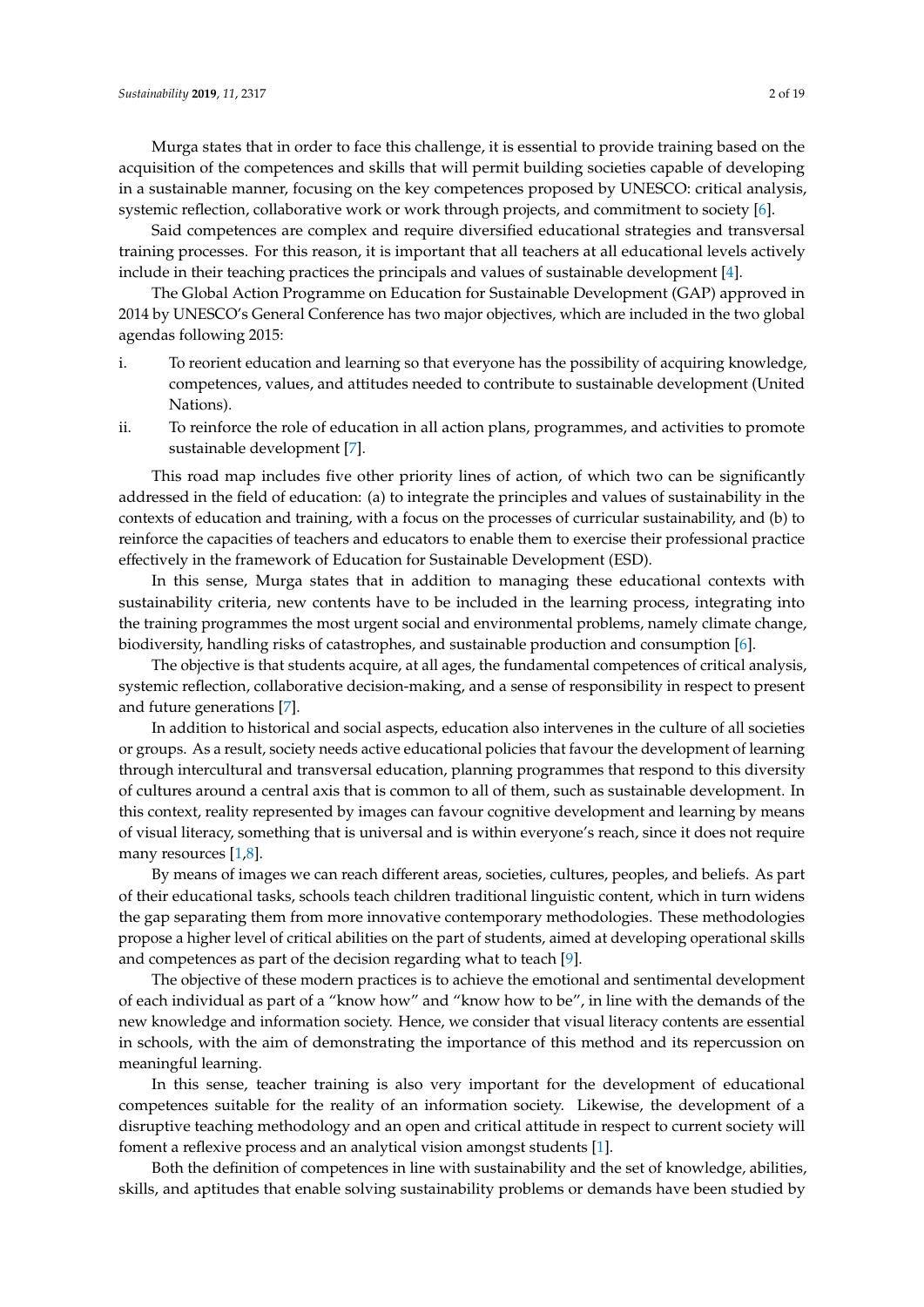different authors in recent years [\[5](#page-16-3)[,10](#page-16-9)[,11\]](#page-16-10). On the basis of the revision carried by Lambrechts and Van Petegem and Wiek et al., it was initially determined that sustainable entrepreneurs required 5 key competences to deal with the challenges faced by society in respect to sustainability [\[12\]](#page-16-11). In a subsequent study of the sets of competences proposed by different authors, Ploum redefined the list of the 6 competences that teachers should have in order to address with determination the challenges of an information society and sustainable development:

- 1. Systematic thinking competence: capacity to know and understand relations, complex systems in their different domains, and sectors.
- 2. Understand diversity and interdisciplinary competence: capacity to structure relations and the ability to identify a problem and its legitimacy in different points of view in connection with decision-making.
- 3. Prospective thinking competence: capacity to analyze, assess, and visualize images of the future, as well as consequences
- 4. Normative competence: capacity to understand norms and values, according to which we carry out actions, and for negotiation in areas of conflict of interests, amongst others
- 5. Interpersonal competence: the ability to motivate, design, and facilitate situations and participative collaboration studies, together with the concepts of leadership, strengths, weaknesses, successes, and failures.
- 6. Strategic management competence: capacity to design collective projects, implement interventions and strategies for sustainable development, and the ability to become actively engaged in, and assume responsibility for, decision-making [\[5](#page-16-3)[,10](#page-16-9)[,11\]](#page-16-10).

This model of competences enables consideration of sustainability as an opportunity to resolve problems through the construction of appropriate solutions, in which creativity and innovation bring added value to the process.

Likewise, the contributions made by Lambrechts and Van Petegem coincide with the previous model. They maintain that sustainability research and problem-solving competences must be integrated so that key competences can converge to obtain global results [\[12\]](#page-16-11).

On the other hand, and in connection with this study's methodology, we consider that it is relevant that teachers, in addition to the having these general competences, should also be able to deal with planning and carrying out educational proposals, hence requiring a series of competences much more connected with practical applications. In this sense, Murga highlights four competences that teachers must have to face the challenges of an information society:

- 1. Knowledge of the subject matter and of current culture: cultural competence.
- 2. Pedagogical competence or teaching skills that enhance the effectiveness of the teaching-learning process.
- 3. Instrumental skills and knowledge of new technological, audio-visual, and language advances.
- 4. Personal characteristics, such as maturity, security, self-esteem and emotional balance, empathy, imagination, etc. [\[6\]](#page-16-4).

On the basis of the foregoing, and in order to put our research into context, in the following sections we will deal with education through new teaching models that allow students to acquire social skills, and the processes of Visual Thinking or the use of images in meaningful learning.

# **2. Education and Dialogue: Key Elements for the Evolution and Development of New Learning Styles in Order to Promote the Acquisition of Competences and Social Skills**

In the international sphere, education has had to adapt to growing diversity. The new multicultural and multiracial society includes citizens from different countries with a plural profile related to their culture, religion, and place of origin, and with a personal identity related to their customs, habits, and believes. In consequence, education has to be provided from a perspective of dialogue [\[13\]](#page-16-12).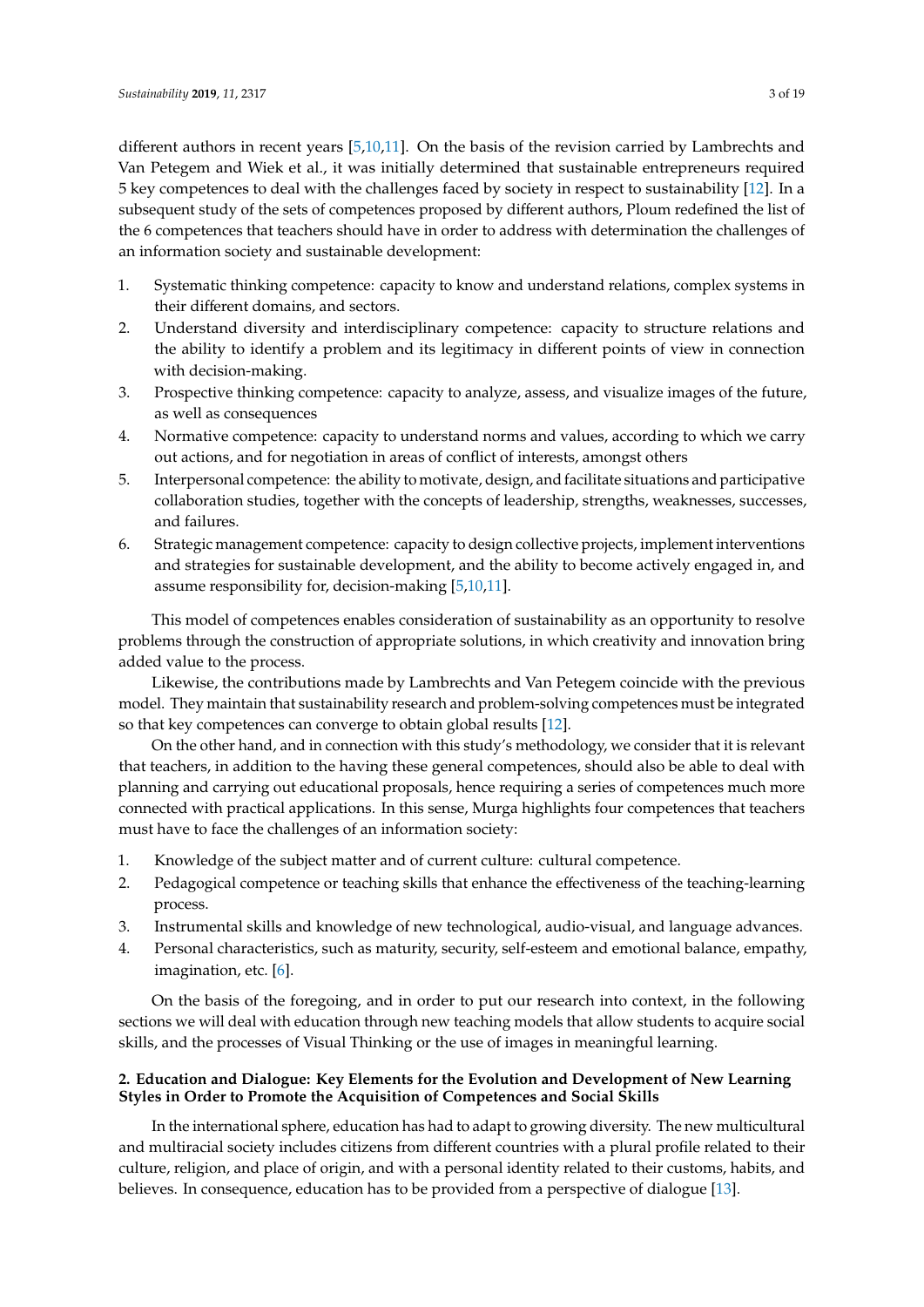violence [\[4,](#page-16-5)[14\]](#page-16-13).

Children need cognitive skills that are both social and emotional in order to acquire a global vision of the world and be successful in society. It has been proven that social skills, as well as cognitive and emotional ones, influence people's educational and professional success. It has also been proven that persistence, sociability, and self-esteem have an impact on many social achievement metrics, including health and well-being improvements, as highlighted in the OECD 2015 report [\[2,](#page-16-1)[8\]](#page-16-7).

As stated by Sáez "*la educación es el mejor medio que tiene la persona para su formación y desarrollo*" (education is the best means a person has for their training and development), and it is one of the instruments that helps one acknowledge the value of cultural diversity, overcome racism and xenophobia, and promotes communication and acquisition of intercultural competence and social skills [\[8\]](#page-16-7) (p. 844). According to this statement, education has to be dealt with, on one hand, by teachers from a transformative perspective and with a global and innovative approach to develop good teaching practices, and on the other, by different relevant institutions capable of developing responsible educational policies.

This approach coincides with Rieckmann's, who states that the fundamental social transformations required to achieve sustainable development should entail a change of perspective in Higher Education. Likewise, the role of universities and teacher-training centres is essential in providing teachers with the necessary tools they will use in the exercise of their functions to develop key competences for sustainability [\[11\]](#page-16-10).

In this sense, Ploum et al. emphasize the importance of enhancing individual competences for sustainable development. Mulder, in turn, defines them as the capacity and ability oriented towards personal development in order to achieve specific goals [\[10,](#page-16-9)[15\]](#page-16-14).

The importance of individual competences in sustainable development lies in the consolidation of agents of change, which strengthen sustainability as a factor of success in their surroundings and in society. Thus, Ploum et al. conclude that the most valuable individual competence that should be reinforced amongst sustainable entrepreneurs is the capacity for action, which implies knowledge and perception of the problems and commitment, motivation, and impulse to resolve them, as well as the capacity to visualize future alternatives to transform the world and real, active participation in specific sustainable actions [\[10\]](#page-16-9).

As mentioned, individual competence is correlated to the key competences identified in the different studies. These competences are systematic, anticipatory, and critical thinking skills; the capacity to handle complexity; interdisciplinary work, literacy, and abilities for sustainability; the organization and interpretation of data, as well as cooperation for participation and empathy. In consequence, they are considered to be important objectives in educational processes and contexts; hence, the importance of consolidating individual competences. Once the personal dimension of competences is sufficiently consolidated, other competences are interiorized and develop positively [\[6,](#page-16-4)[11\]](#page-16-10).

A quality education, together with the development of new teaching and learning styles, is the essential vehicle to prepare and introduce the values of dialogue in our society. In this sense, since its creation, and more specifically in the last two decades with the development of its Education for All 2000–2015 strategic plan, UNESCO has provided an answer to the objectives laid down in the Dakar World Education Forum held in 2000 [\[2](#page-16-1)[,13](#page-16-12)[,16](#page-16-15)[,17\]](#page-16-16).

In addition to considering the Dakar goals concerning literacy and human rights, UNESCO promotes giving very special attention to diversity, both by the media and by education. These two concepts of education and dialogue cannot be separated and should take part in a general process for the enrichment of humanity based on the acquisition of competences and social skills [\[2](#page-16-1)[,18\]](#page-16-17).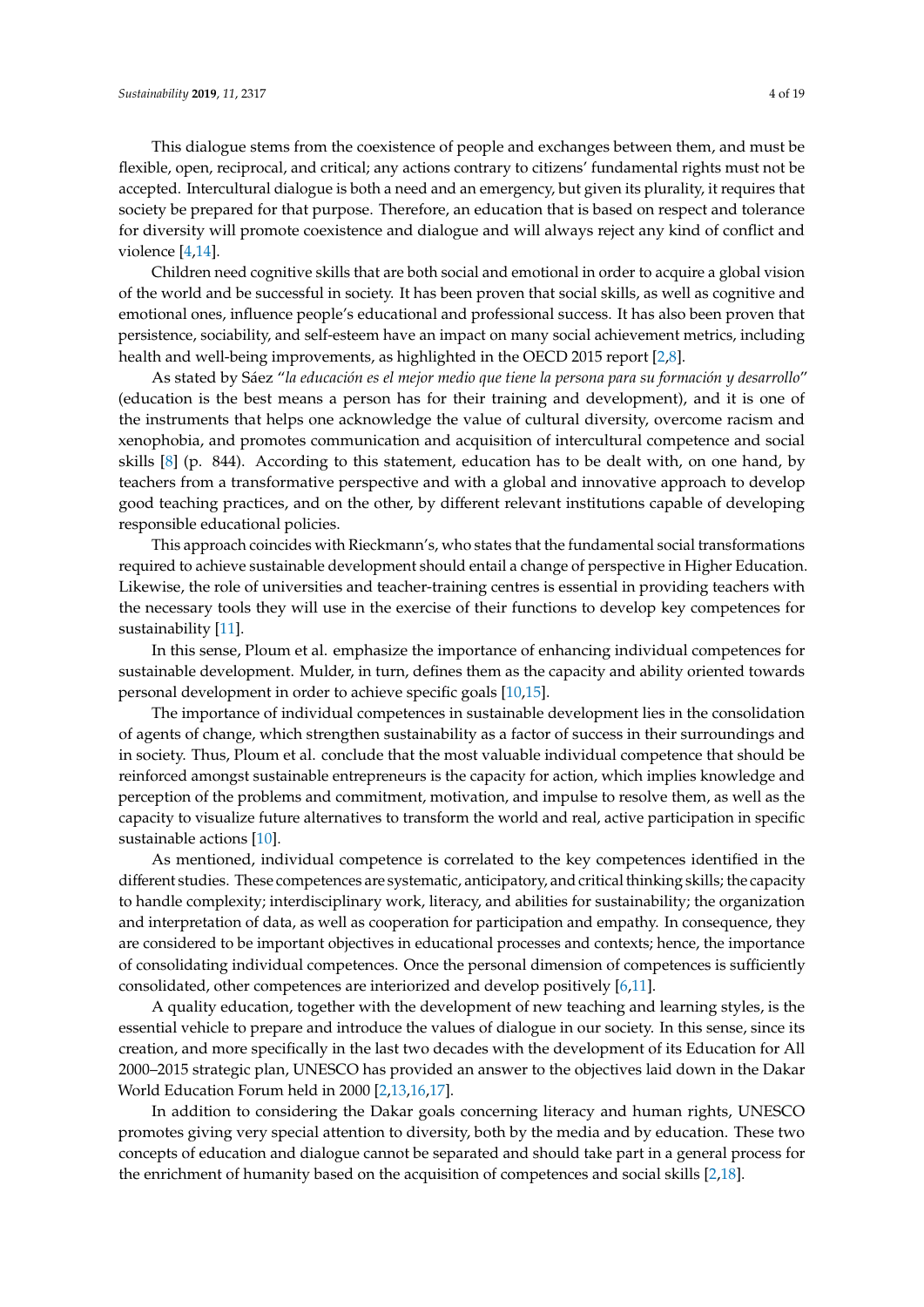At the present time, education, apart from contributing to the training and acquisition of competences and to the specialization of students, takes on a relevant role in society with the challenge of training citizens to transform the world. UNESCO, in the "*17 goals to transform our world*" of the 2030 Agenda for Sustainable Development, states that the achievement of a quality education is the key element to improve people's lives and achieve sustainable development [\[19\]](#page-16-18).

So far, there have been important advances related to access to education for all at different levels. Because of this, and in order to actively contribute to this strategy, education should guarantee that students acquire all the necessary theoretical and practical knowledge with the aim of boosting sustainable development [\[20\]](#page-16-19). Among other things, it has to promote sustainable life styles, human rights, gender equality, the culture of peace and non-violence, world citizenship, and the value of cultural diversity, as well as the contribution of education to development [\[3](#page-16-2)[,21\]](#page-16-20).

In this sense, the analysis carried out by Jickling and Wals in connection with the policies that have promoted a change in education in order to enhance sustainability detects anomalies in the purpose and the nature of environmental education, such as globalizing trends focused on vague and problematic concepts. This is why these concepts must be interiorized by educators dealing with the environment, sustainable development, and ecology [\[22\]](#page-16-21).

Thus, the international debate amongst experts in the matter reveals the need to reconsider implementation of sustainable development policies as a discussion of world values, perspectives, and ideologies, instead of establishing other standards, reference criteria, or control mechanisms for progress.

In order to actively contribute to this strategy, we believe that education must reinforce the theoretical and practical knowledge required to promote sustainable development, contributing to the critical reflection on individual and collective decisions and responsible behaviour from a perspective geared at the future of the planet [\[6,](#page-16-4)[11,](#page-16-10)[22\]](#page-16-21).

UNESCO recently published a document entitled *Global Citizenship Education. Preparing Learners for the Challenges of the Twenty-First Century*, where global citizenship education (henceforth GCE) is advocated as a paradigm that can develop attitudes, knowledge, values, and social skills necessary for students to generate an environment that is socially responsible, fair, inclusive, and sustainable [\[23\]](#page-16-22).

In this sense, the importance of GCE is based on the acknowledgement of the value that education has in order to understand and pursue global issues that affect the whole world in its social, political, cultural, economic, and environmental spheres [\[10\]](#page-16-9).

If social skills are developed in early years, they will lay the foundations for future potential developments. Therefore, we can assert that skills are built upon previously developed skills [\[16](#page-16-15)[,17\]](#page-16-16).

In this regard, investment in education and skills is one of the key policies in order to address many of the current social and economic challenges, and to train future citizens to be committed to the global society [\[6\]](#page-16-4).

Thus, different governmental bodies, such as the European Parliament and the Council, promote the need to educate on the basis of competences to achieve lifelong learning as an essential European measure in the face of globalization and social changes. The European Reference Framework of Key Competences for Lifelong Learning defined the competences each European citizen needs for personal fulfilment and development, employment, social inclusion, and active citizenship [\[24,](#page-17-0)[25\]](#page-17-1).

Along this line, Tilbury points out that the United Nations launched a Global Action Plan in Education for Sustainable Development (ESD), recognizing the power of education to transform our thinking as well as our actions, and that UNESCO established a global platform that will bring together implementation partners from across all sectors and from around the world to work towards two key objectives:

- Embedding education into plans and efforts to address sustainable development;
- Embedding sustainable development into institutional educational priorities, curricula, and pedagogy [\[7\]](#page-16-6).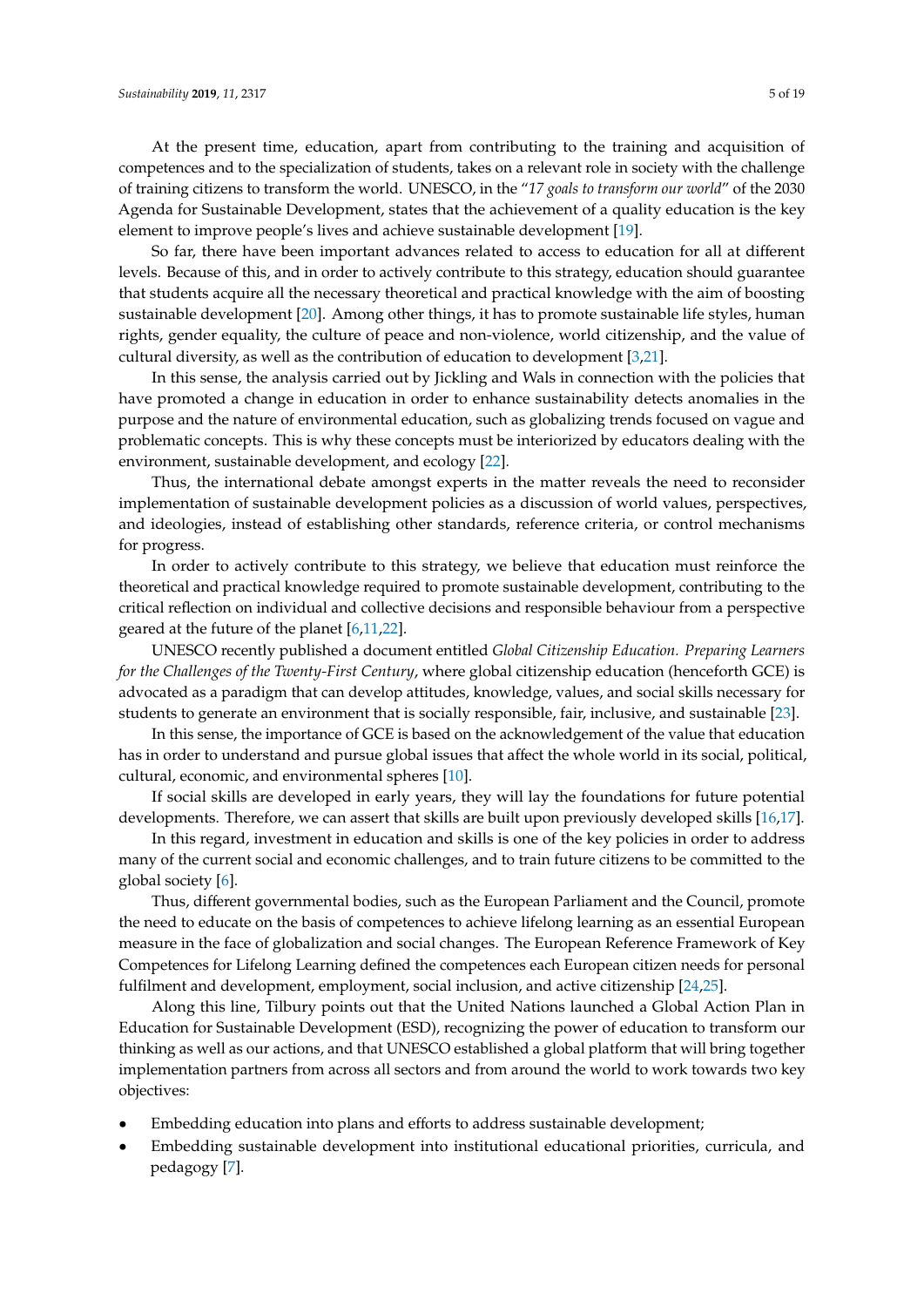On the other hand, Wals points out that the goal of Education for Sustainable Development is to educate and train students for sustainable decision-making in the future through social learning, a special form of transformative learning [\[26\]](#page-17-2).

Nonetheless, in order to achieve these objectives, the work of institutions and the ESD skills of teachers are essential. Many schools are still struggling to advance from a stage of experimenting with and assimilating ESD, to ESD on a project basis (also referred to as a bolt-on approach), and finally to a more structural and strategic incorporation of ESD into the school's mission (built-in approach) [\[27\]](#page-17-3).

Along this line, an exploratory interview study at three pioneering schools in Germany that have started to establish sustainability reporting mechanisms highlights, as its main conclusions, the potential of sustainability reporting at schools to contribute to an increase in student participation in sustainability-related activities at school, create accountability concerning the school's efforts, help structure existing sustainability projects, and demonstrate new possible courses of action [\[28\]](#page-17-4).

In respect to teacher skills, recent research carried out in Namibia concludes that professors described ESD mainly in terms of creating environmental awareness to ensure the sustainable use of natural resources, and all teachers acknowledged the integration of ESD into their subjects and school curriculum to respond to the challenges of sustainability in order to improve the quality of the environment [\[3\]](#page-16-2).

#### **3. Visual Thinking as a Tool for the Acquisition of Competences and the Development of Capacities and Attitudes in Educational Contexts**

Visual Thinking comprises all those actions that entail a visual perception. With the passage of time, new developments and new forms of expression have been introduced in this area. Visualization of images, and thus of art, plays a fundamental role in human culture by fostering an understanding of a variety of conditions of existence. In this sense, works of art, photography, and any graphic representation make it possible to represent in different ways the socio-cultural, political, and economic context of a community, amongst others. The art is, thus, the door to imagination and the vehicle to examine the current world from other critical perspectives, contributing to the development in individuals of a responsible sense of action. Hence, Visual Thinking becomes a strategic field that enables one to verify that perception is not only the recipient of information, but that it also includes and strengthens cognitive functions. In other words, it implies the integration of all the senses, with thinking being construed as the greatest mode of perception, something that has a direct impact on the acquisition of competences and the development of skills in Education [\[29\]](#page-17-5).

The studies carried out by Arnheim, author of the concept of Visual Thinking, emerged from the analysis of visual perception as a cognitive activity. He declared that perceiving and thinking are acts that are intrinsically interwoven. For him, it is impossible to think without recurring to perceived images. This allowed him to state that given the existence of different types of thinking, Visual Thinking was a form of human knowledge. For Arnheim, this type of process entails thinking conceived on the basis of learning about the world and about what is a human element, thus establishing a commitment with what one sees.

The development of learning is mainly mediated by the senses, which permit receiving and expressing information (once it has been codified by the physiological mechanisms of the central nervous system by means of neurological processes). This way, the sensorial organs process two types of learning: visual, kinaesthetic, and auditive. According to some authors, in 40% of persons visual learning predominates as the primary style of learning, whereas in 30% auditive learning predominates, and in the other 30% it is kinaesthetic learning that predominates. Hence, the percentage of priority in the reception of external stimuli that generate learning is distributed as follows: taste 1%; touch 1.5%; smell 3.5%; hearing 11%; and sight 83%. Another study carried out by Pérez, Soto, and Rojo demonstrated that persons, irrespective of their gender, had more cognitive reactions through visual stimuli than through sound or tactile stimuli [\[30\]](#page-17-6).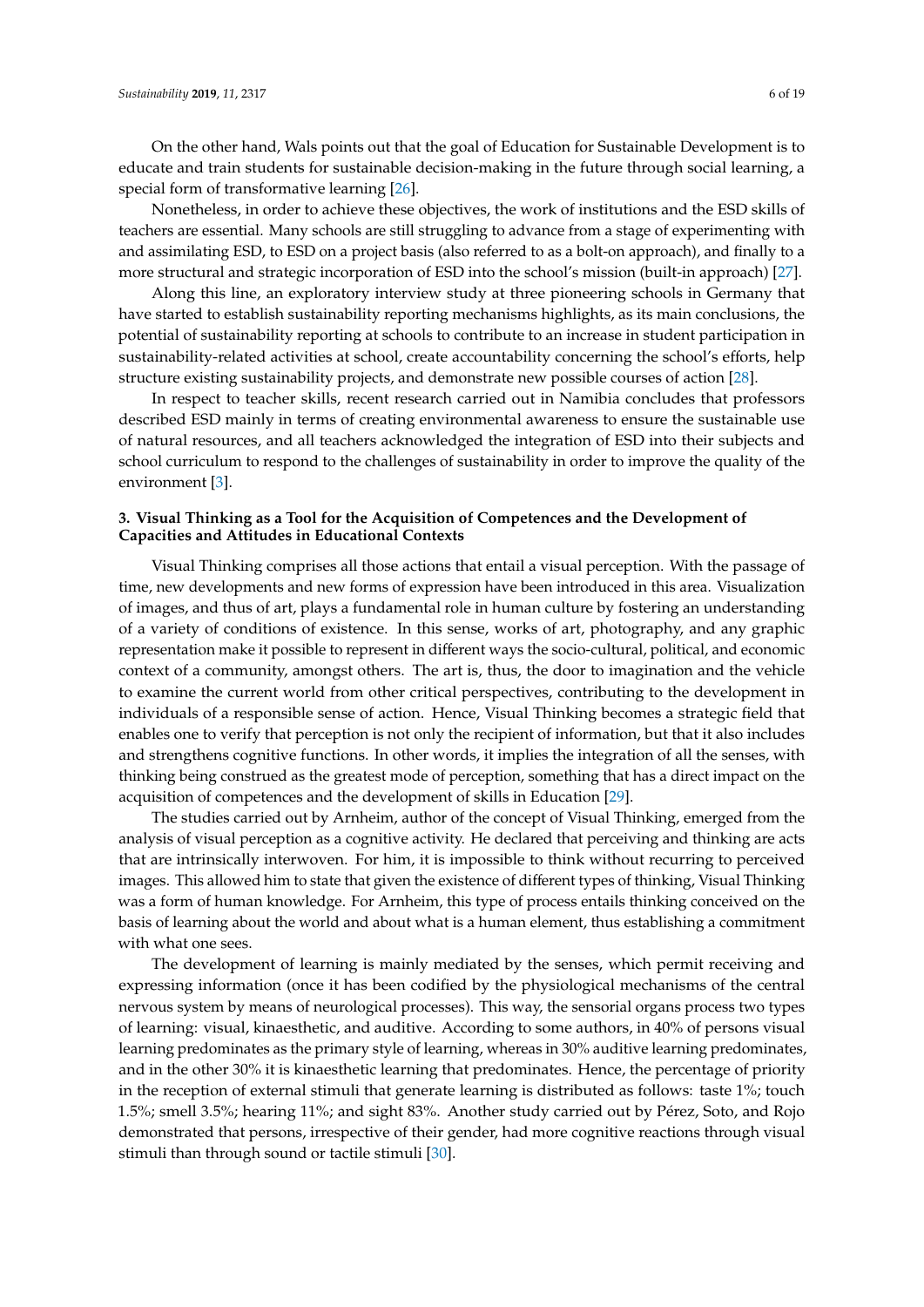Along this same line of research Razumiejczyk, Macbeth, and Leibovich demonstrated with an experimental quantitative study that linguistic-visual stimuli have better results over operational memory than acoustic stimuli or those resources that are traditionally used in training or teaching processes [\[31\]](#page-17-7).

This learning process is considered a tool incorporated in individuals in a natural manner, enabling them to rapidly group a set of techniques in visualizing ideas. In consequence, we can state that Visual Thinking necessarily implies the involvement of the subject or subjects who contemplate or create, and who make sense out of, or give meaning to, an image.

Likewise, it is also considered that in these types of thought processes, abstract and emotional thinking can be joined, given that what is visual will always be synonymous to feelings and emotions, which arise from personal and universal constructs of individuals. Consequently, for them the essence of Visual Thinking is not exclusive of observation and image analysis—the real key of Visual Thinking is in the production of thinking about connecting or making images.

It has been established that problem solving is one of the most effective forms of enhancing meaningful learning. In this sense, Visual Thinking contributes to improvement through the different alternatives for problem solving, and in the composition and decomposition of sketches, enabling the constant assessment of the phases of the project that is underway, but above all in the awareness of something for the group or the individual creating the image [\[14\]](#page-16-13).

Sibbet, a humanist academic whose studies have focused on the techniques of Visual Thinking, emphasizes that it not only consists of techniques, but that it is also a vehicle for strengthening the leadership, commitment, and participation of persons. Techniques are a fundamental part of images and words in the creation of visions and strategies with visual techniques [\[14\]](#page-16-13).

The essence of Visual Thinking lies in the improvement of systems or ideas. This tool is closely related to innovation processes, contributing to the development of critical thinking and creativity [\[32\]](#page-17-8). Visual methodologies, methods, and techniques were classified based on the existence of four visual functions:

- Cognitive visualization: includes mental models, paradigms, frameworks of reference, and visions, amongst others.
- Visualization of data: this refers to the organization of data, financial matrices, and simulation of models, amongst others.
- Graphic design: this refers to architectural designs, websites, and applications, amongst others.
- Visual facilitation: some examples are Graphic Recording and Strategic Vision.

Mixing two or more visual functions results in transversal activities or methodologies, such as Design Thinking (which stems from mixing cognitive visualization and graphic design), which contributes to the innovation and background of the strategic and planning phases.

Moreover, Roam establishes four steps for processing Visual Thinking: *To look*, by which we obtain, collect, and select visual information; *to see*, by which we identify what is pertinent and interesting in grouping information; *to imagine*, which consists of the interpretation and manipulation of the elements to construct new guidelines; and lastly, *to show*, in other words, obtaining a new guideline and sharing it with experts or other persons, contributing to feedback [\[29\]](#page-17-5).

On the other hand, environmental education has become a fundamental educational aspect for shaping an ethical awareness amongst the new generations due to its potential for the development of critical and constructive elements. This also requires teaching instruments and operations that are suitable for the contexts, differentiated according to their mediums and modalities, focusing on learning and suited to the different scenarios in which it occurs. Hence, the selection of the resources and methodologies for this type of education must correspond to the ones that generate the most and the best learning experiences, in which the students demonstrate through attitudes and skills the changes of conducts and actions that enable long term solutions for such a major problem as the present [\[17,](#page-16-16)[33\]](#page-17-9).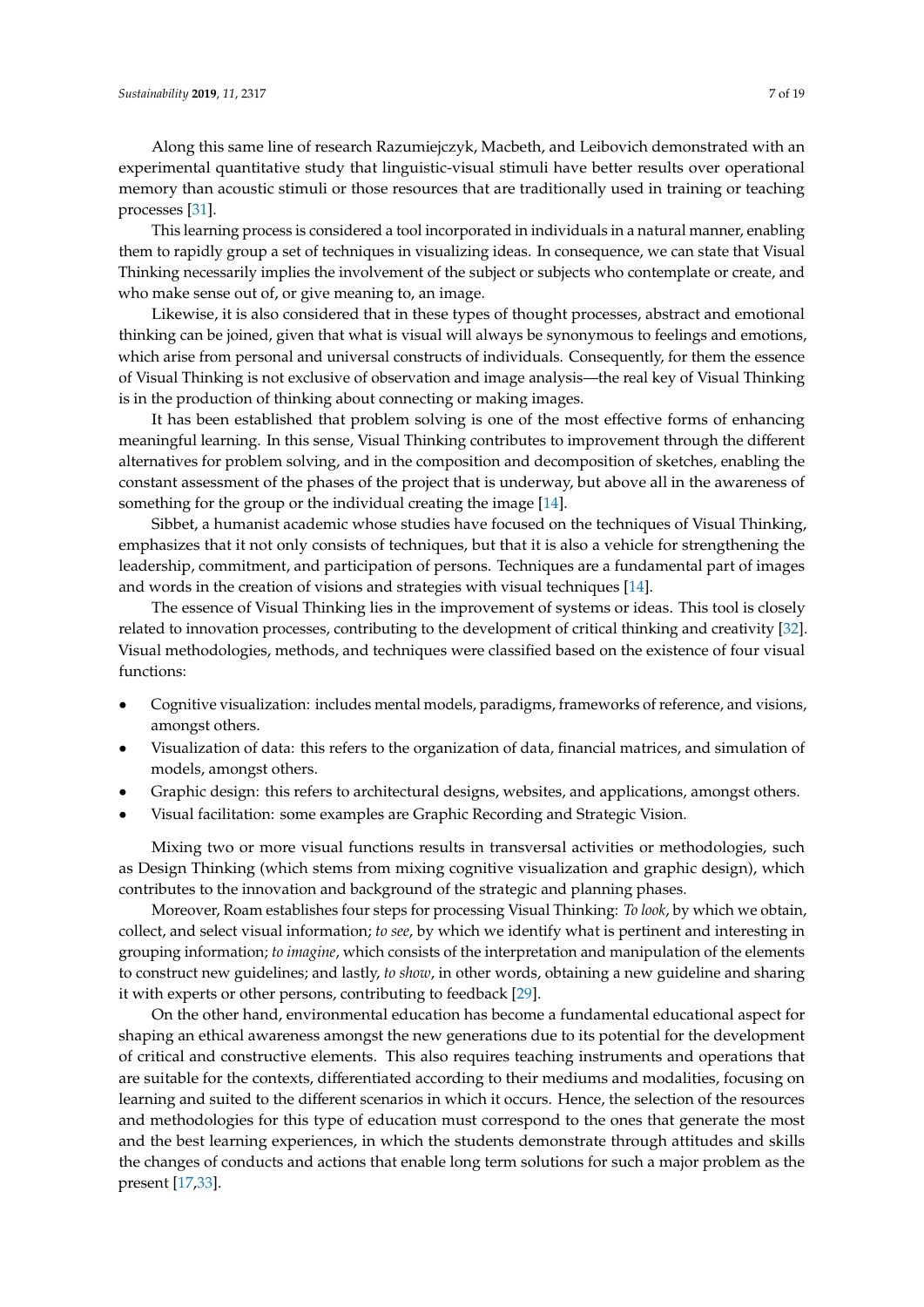The apparent advantages of implementing Visual Thinking as an element of visualization and information, which entails manipulating and connecting ideas by means of drawings with the objective of better understanding the former, and of using Visual Arts in the classroom, present an opportunity to conceive a world based on the creation and production of the meaning of said world and of the different forms of signifying its real and ideal state, its social and natural elements, and its evident and metaphorical aspects; of signifying denunciation, indignation, and sublimation of what is tragic, dramatic, or puts us at risk. Thus, the need and the importance of education in visual arts is that it offers the opportunity to produce new visions, interpretations, and narratives [\[33](#page-17-9)[,34\]](#page-17-10).

The abundance of opportunities to work with and develop Visual Arts and Visual Thinking in the classroom enhances education for the development of competences related to a vision of environmental sustainability. Education geared toward the development of these sustainable competences must contribute to the progressive transformation of the guidelines to manage natural resources and social equity. Education for sustainable development has enabled better organization in order to detect priorities and to elaborate comprehensive projects in view of future self-management, in addition to providing greater access to knowledge and building of the footsteps to achieve sustainable development [\[34,](#page-17-10)[35\]](#page-17-11).

Parres and Flores have demonstrated that educational experiences mediated by resources based on artistic-visual resources include greater learning motivation [\[36\]](#page-17-12). In other words, said experiences enable academic self-regulation that goes beyond simple interpretations, enhancing subjectivity regarding a specific phenomenon or topic. Aichi-Nagoya's statement in favour of the foregoing upholds that sustainability implies strengthening critical thinking in individuals as a nodal element to understand abstract problems, and above all for the construction and consolidation of educators and students committed to work geared at fostering the achievement of sustainable results [\[37\]](#page-17-13). Moreover, critical thinking, such as Visual Arts and Visual Thinking, contributes to the analytic resolution of problems, decision making, and development of creativity and collaborative work, amongst other results. According to this premise, individuals are the central axis of sustainable development and education is the link to improve the reality of the different educational contexts [\[19,](#page-16-18)[38,](#page-17-14)[39\]](#page-17-15).

On this basis, several educational and community initiatives have turned to engaging imagination in order to foment awareness of the world in which we live through multiple lenses and more structured thinking. This is the case in different countries of Latin America, where teacher training curricular lines have been fomented for the creation and implementation of teaching resources based on artistic representations that enable stimulating student comprehension and visual perception [\[1](#page-16-0)[,36\]](#page-17-12).

In this context, mention should be made of the community projects *Who's the Landlord* and *Memory-in-Progress: A Mother Daughter Project*, which have developed a struggle to represent the community's problems (stereotypes, segregation, and racism, amongst others), and at the same time as an attempt to maintain their vitality and their cultures. In addition to the implication of all members of the community in the projects, we must bear in mind that visual elements were an inherent component of these artistic productions [\[34\]](#page-17-10).

In consequence, it is imperative to give students the opportunity to explore the different forms in which they can express their own ideas and have these circulate. For this purpose, artistic productions are an important vehicle for the formation and presentation of ideas generated through events and situations that emerge in different educational settings. In this sense, we can state that in general, the foregoing represents an innovative model for educational communities to create specific proposals and alternative solutions that contribute to the democracy of education in a critical and sustainable manner [\[38\]](#page-17-14).

#### *Visual Arts in Education (VA.E): A Project of Visual Literacy through Contemporary Graphic Images—Study of the Development and Implementation in Rural Schools in the City of Mixco in Guatemala*

Visual Arts in Education (hereafter referred to as VA.E) is a research and participative action project with the main objective of influencing the teaching and learning process through an innovative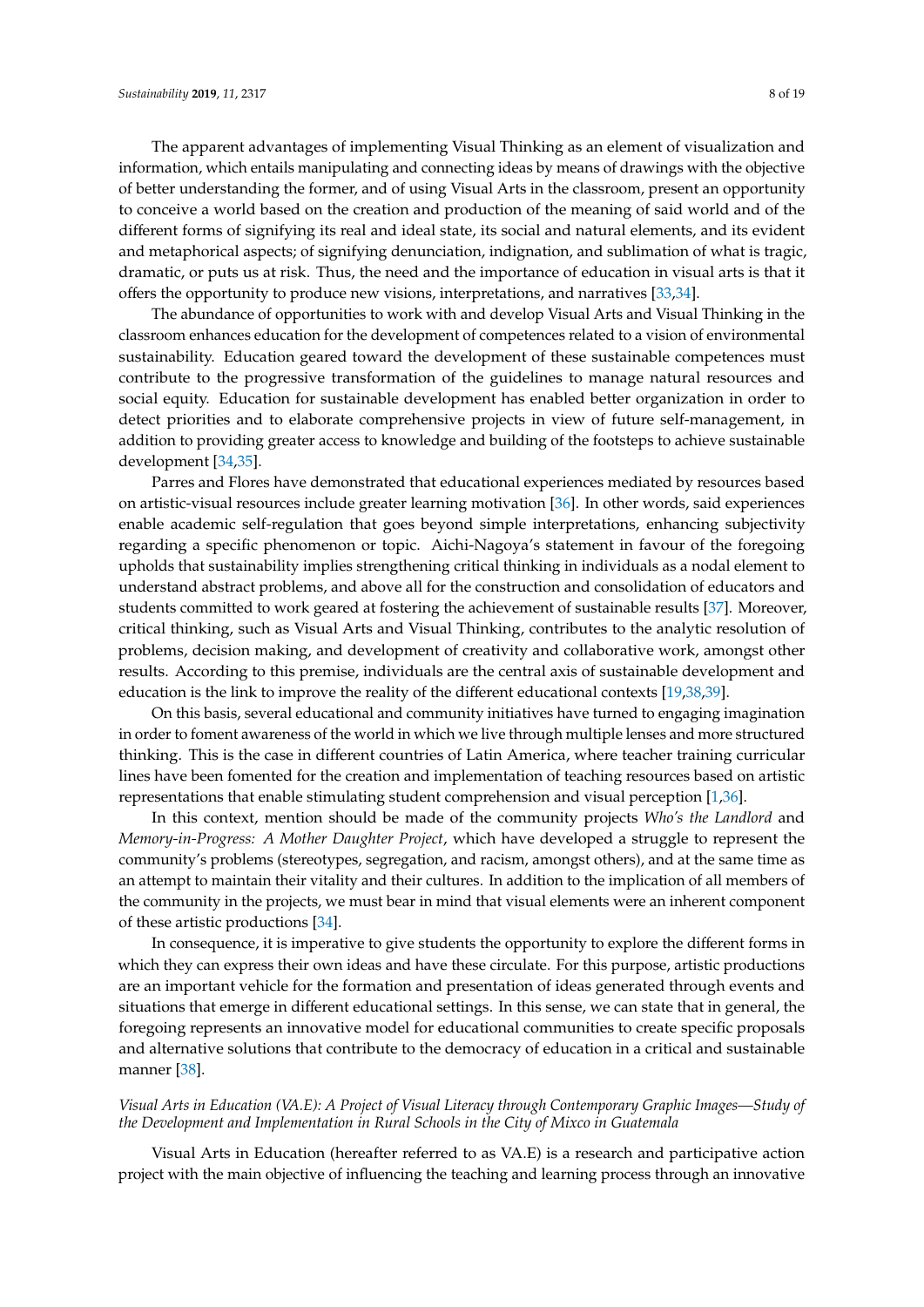methodology based on visual literacy and Visual Thinking using contemporary graphic images of the impact caused by mankind on the environment.

The project aims to develop analytical, critical, and creative thinking at the different educational levels and contexts, based on an integrated and global perspective of knowledge and understanding of the surroundings, as well as the relationship of this matter with globalization and interculturalism.

The team participating in the work focused its research on the use and implementation, in different schools at an international level, of the E.CO Kit, a teaching kit regarding human influence on the environment, created by the General Deputy Directorate for Art Promotion of the Spanish Ministry of Education, Culture, and Sports. This teaching material is designed as a visual literacy proposal for children between the ages of 4 and 11. Its main objective is *to* foment amongst the children a process of reflection, analysis, and discovery with images, by means of games, comprehension, assessment, and apprehension of the visual arts. In this way, and under a critical, holistic, constructivist, and collaborative perspective, the students become the main actors of the process of creation of their own visual code and learning in the classroom.

The specific objectives were designed based on the didactic use of images and Visual Thinking for the development and motivation of creativity and learning, which has enabled analysis, in turn, of its contribution to the cognitive development, skills, and abilities of participants, assessing the importance of images in the achievement of key objectives of learning at different educational levels.

In the case of the rural schools of the city of Mixco in Guatelama, the VA.E team developed a parallel study of the general objectives of the EC.O Kit in order to implement its use through participative observation, and evaluate its didactic content with teachers in order to contribute to the results of the study's main objective: teaching and learning through contemporary graphic images based on globalization and interdisciplinarity as a tool to foment analytical, critical, and creative thinking of students of different levels in rural schools.

A collaboration agreement was reached on the basis of this premise between the VA.E project team and the Secretariat for Social Work (SOSEA by its acronym in Spanish) in the field of education and in the framework of the project of support to the work of teachers of the city's public schools, the main objective of which is to improve the quality of education through innovative programmes that benefit students.

The different agents involved in the development of local educational policies participated in the first phase of implementation and study of the VA.E project in area 6 of the city of Mixco in Guatemala, which facilitated contextualizing the project and favoured that its results have a greater impact on redesigning teaching practices.

Mixco is located in the western part of the capital city of Guatemala and has a total area of 132 km<sup>2</sup>. It is considered a benchmark city by the people of Guatemala. It has more than 100,000 inhabitants, of which 35% are children, with 172 public schools containing about 54,000 students and 1859 teachers.

Contextualization of VA.E as a model of education for the acquisition of sustainability competences in the city of Mixco stems from the importance given to learning with images in the Cuban programme called *"Yo, si puedo" ("I can")* of the National Literacy Committee (CONALFA by its acronym in Spanish), geared at teaching literacy in 3 months to illiterate adolescents between the ages of 16 and 18, applied in Catholic churches and with indigenous communities, which has facilitated the involvement of public and private bodies in the implementation of the project, in addition to the issues of security, health, and education [\[40\]](#page-17-16).

The schools of area 6, Muchachas Guías de Noruega, Yumar, Escuela Oficial de párvulos No. 41 and Escuela El Naranjito, together with their teachers, coordinated by the Departmental Education Directorate of Western Guatemala (Dirección Departamental de Educación de Guatemala Occidente) and the VA.E team, participated in the study and implementation of the VA.E project, which involved 12 teachers and 1432 student beneficiaries. In this case, the impact of the use of the E.CO Kit in the development of cognitive and creative capacities for critical and rational thinking was analyzed and assessed, in addition to its contribution to the development of intercultural education through the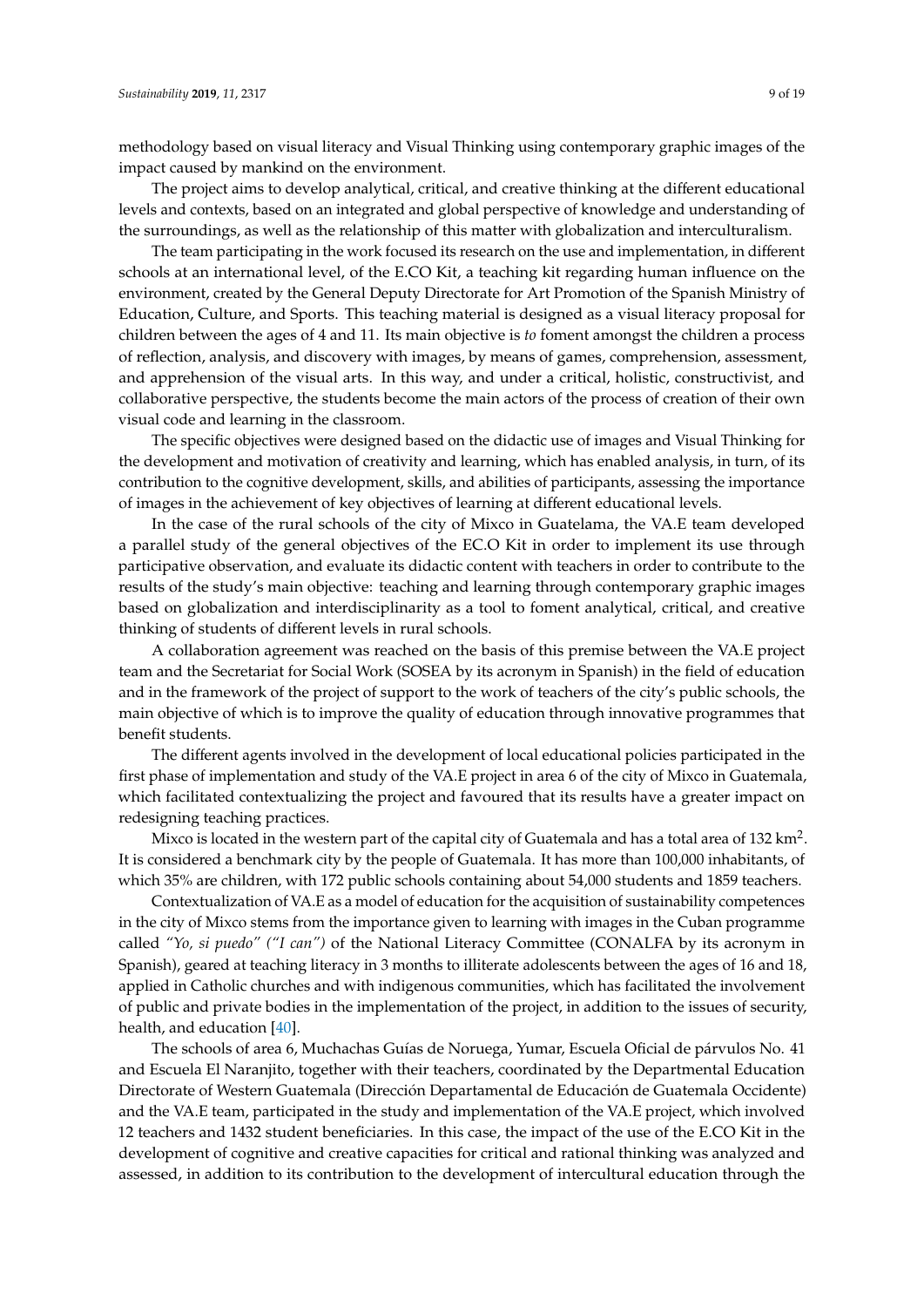images selected and worked with. The teachers (7 from Escuela Muchachas Guías de Noruega, 1 from Escuela Infantil n◦ 41, 3 from El Naranjito, and 1 from Escuela Yumar) participated in the coordination and implementation of the project, and in the analysis of the pedagogical value of the E.CO Kit, a key aspect for its use in favour of education for sustainability and acquisition of key competences.

#### **4. Materials and Methods**

The purpose of the research was to know the effects of visual literacy and visual thinking in the acquisition of competences for sustainability acquired by students with the teaching E.CO Kit, and to observe the possible inter-individual differences in this relationship. The general research hypothesis was the following: use of the Visual Thinking technique through graphic-visual resources and contents of the E.CO Kit has an influence on the acquisition of competences for the sustainability of students and professors of rural schools of the city of Mixco in Guatemala. observe the possible inter-individual differences in this relationship. The general research hypothesis<br>was the following: use of the Visual Thinking technique through graphic-visual resources and contents<br>of the E.CO Kit

Promoting the non-conformist attitude of teachers and students regarding the state of the Promoting the non-conformist attitude of teachers and students regarding the state of the social and natural surroundings, and having identified the problem, different actions favoring social transformation and change were considered Figure 1. transformation and change were considered Figur[e 1](#page-9-0).

<span id="page-9-0"></span>

**Figure 1.** Primary school students (class of 8–9-year-olds) of Escuela Yumar, working with the **Figure 1.** Primary school students (class of 8–9-year-olds) of Escuela Yumar, working with the resources of the E.CO Kit.

In this study, the potential of action research of having an impact on teachers' professional In this study, the potential of action research of having an impact on teachers' professional development and contributing to the creation of knowledge was the main reason for selecting the development and contributing to the creation of knowledge was the main reason for selecting the action research method, specifically Kemmis and McTaggart's model (1988), the essence of which is based on Dewey's principles, which stress the importance of action learning, and Lewin's, who combines experimental research methods with the objectives of social change and improvement. With these main elements, the methodology is applied in the field of education as one that enables improving and methodology is applied in the field of education as one that enables improving and transforming teaching through observation and reflexive analysis [\[18](#page-16-17)[,41\]](#page-17-17).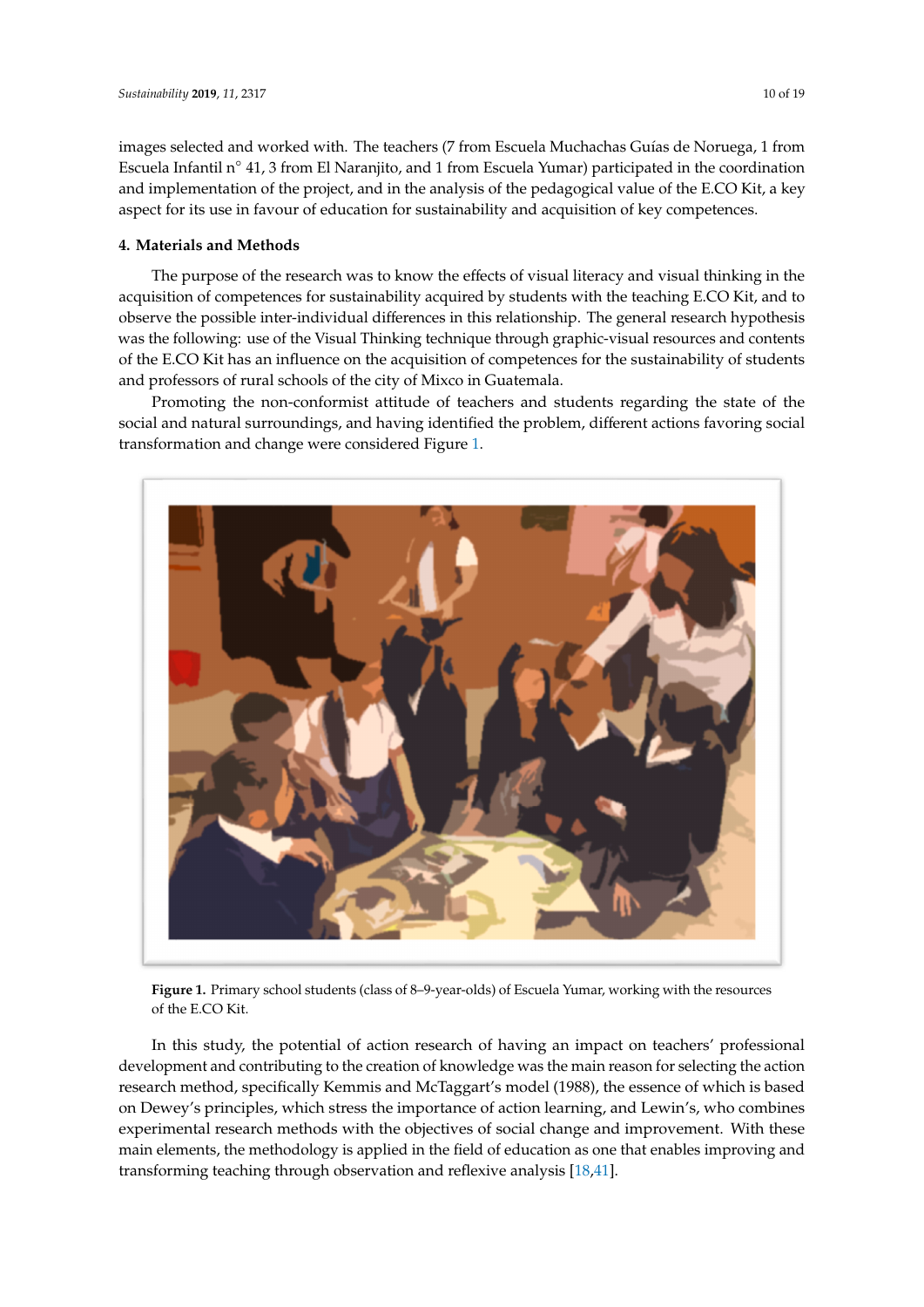The methodology was applied from an action-research perspective, by means of participant observation, which fomented the participative character of the study, and its contribution to social knowledge and democratic values. These values promote our coexistence in society and are characteristics and qualities that are reflected in the materials, games, and tasks contained in the E.CO teaching Kit, using contemporary graphic images as the means for visual literacy and the acquisition of democratic competences and values. Pluralism, dialogue, tolerance, equality, liberty, and respect are some of the values that can be worked on with this instrument.

The agents involved in the process and in the context of the study, that is the teachers, public, and private entities and the research team, established relationships with the students and participated directly [\[28\]](#page-17-4). In turn, participative research was construed as a methodology that is directly related to the main objective of the VA.E project, in which all agents involved participate actively, becoming the main characters of the process of knowledge building and intervention in the surroundings and in reality.

In consequence, on the basis of the study's design, the action research methodology was conceived as the foundation for the professional development of teachers and agents of the public entities implicated, facilitating, in view of the results obtained, the improvement of their skills and competences for their teaching work and through a dialogue between the theory proposed by the United Nations and international policies regarding sustainability and practices, adapting them to the needs of schools and students [\[18\]](#page-16-17).

To respond to this first general hypothesis, and on the basis of implementation of the E.CO Kit as pedagogical material for students 4 to 11 years of age, the following hypothesis was formulated:

• The didactic E.CO Kit is an effective teaching-learning instrument to improve visual literacy and the acquisition of sustainability competences of students and teachers in rural schools of the city of Mixco in Guatemala.

In this sense, the use of this methodology justifies and contextualizes the research in phase three of the Kemmis' action research model (1988) and in the social context framework in which the project is carried out, helping to generate space for reflection, a main aspect of the third phase of the model's organizational dimension: (1) Planning (action), (2) Action (retrospective guided by planning), (3) Observation (prospective for reflection), and (4) Reflection (retrospective regarding observation) [\[41\]](#page-17-17).

On the basis of the foregoing, we can say that our research is systemic and controlled. In the first phase of our research we worked with a qualitative methodology, starting with the action research methodology that corresponds to a critical approach of educational research to resolve our research problem. The technique used to collect information for educational change and improvement was the self-reflexive spiral technique proposed by Kemmis and McTaggart (1988) by means of successive processes of reflection–planning–action–evaluation in each phase of the study [\[41\]](#page-17-17). In this sense, we have been able to work on the basis of the self-reflexive spiral of the methodological process of action research consisting of the following four moments or phases [\[39\]](#page-17-15):

- 1. Prepare a critically informed action plan;
- 2. Implement the plan, strategic action;
- 3. Observe the effects of the action;
- 4. Reflect on the effects as the basis for new planning.

On this basis, the model has been conceived as an uninterrupted spiral of phases involving the participants of the schools taking part in the study, and in a process of reflection and empirical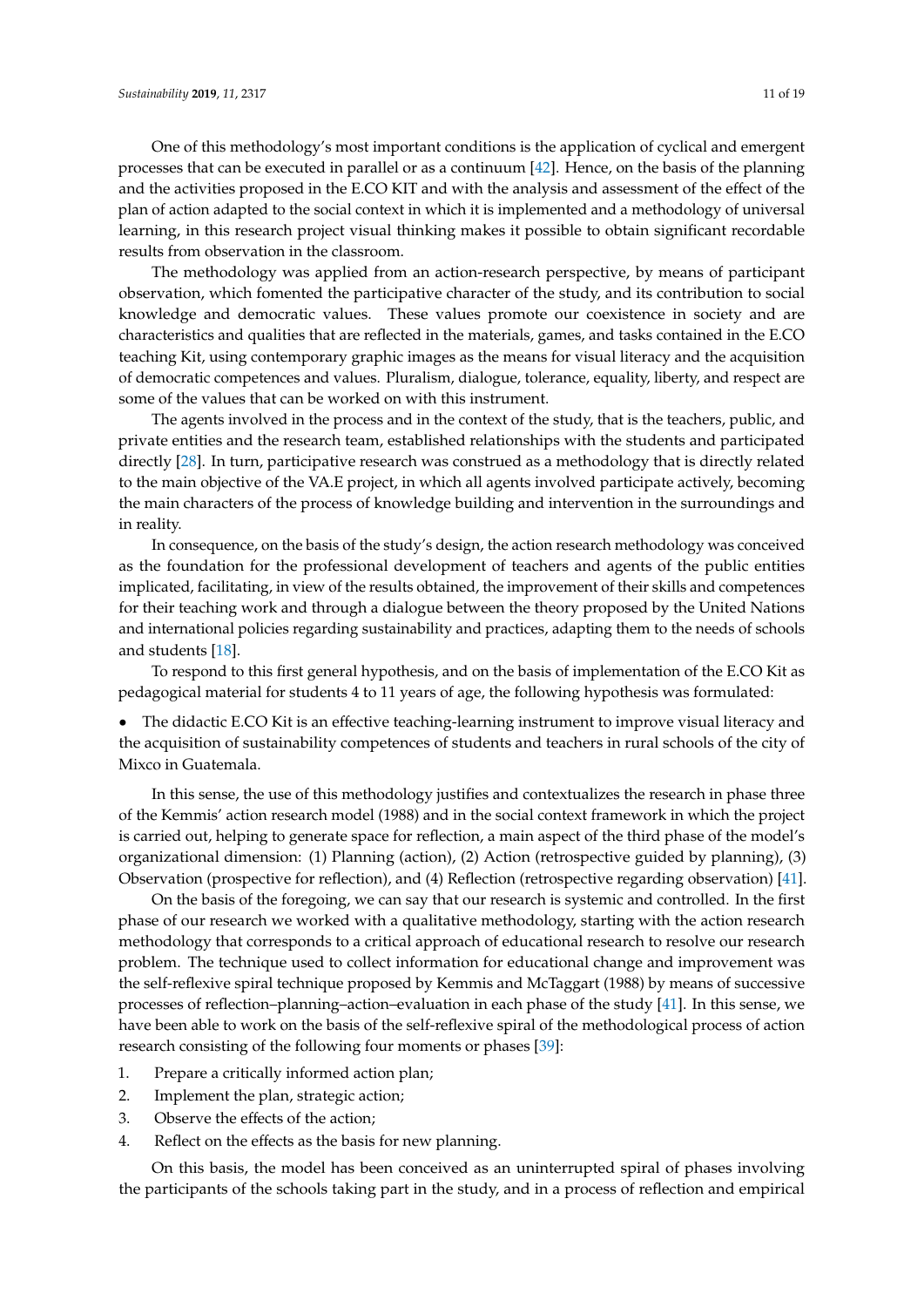approach to reality by means of the content and materials of the visual literacy E.CO KIT, consisting of contemporary images representing man's influence on the environment. Moreover, the social character of the context in which the model is applied favours using the spiral cycle as the basic processing in order to obtain, through sessions of inquiry and reflection on images, observable results regarding the action [\[30\]](#page-17-6).

Based on the methodological model described above, each one of the phases followed this study is listed below:

1. Planning: Having identified the problem and given the lack of resources of these rural schools, Visual Thinking was used as an innovative methodological tool to consider different actions geared at favouring social transformation and change. The objective of the research was, thus, to learn about the effects of visual literacy and visual thinking on the students in the acquisition of competences for sustainability with the E.CO teaching KIT and to observe possible differences between individuals.

2. Action: In this phase the VA.E project was implemented with the active participation of all students and from the perspective of attention to diversity. The participating teachers were in charge of implementing use of the ECO Kit in each classroom. This involved establishing a dialogue with students based on the observation and analysis of the templates used. Teachers used different formats to organize the groups, fomenting collaborative peer-work geared at proposing alternative solutions to the problems shown in each one of the images. In some cases, stories were created based on the graphics or drawings to express psychological, social, and cultural ideals and stereotypes in respect to each problem, giving rise to the dialogue and the action.

The implementation of this resource in the classrooms in Mixco, namely the tangible teaching material of the E.CO KIT, responded to a need, which in turn generated a distinguishing factor that enabled the compilation of the results. Likewise, the results indicate that visual resources are instruments that contribute to improve teaching-learning processes based on students' critical and creative reflexive thinking.

3. Observation: Faithful to the pillars of action research, the main research technique we used was participant observation, which enabled doing the research on site, in other words in the same place as the teaching exercise, and to obtain real information about the students and their perceptions during the learning processes [\[42\]](#page-17-18).

Once the research process was over, the data was analyzed and interpreted by the research group and participating entities from a critical and reflexive perspective. Having obtained the initial results, sessions were held with the agents involved to exchange information for the purpose of making some changes and adjustments to improve the subsequent planning, application, and evaluation processes and enable a new phase of research.

4. Reflection: In respect to the process of evaluation and reflection regarding the results of the actions, and the analysis and understanding of situations, and on concluding the implementation and gathering of information and the analysis of these results, the VA.E team decided to assess the outcomes and main conclusions arising from the initial findings, which led to the documentation of recommendations and new objectives for a second phase of implementation or for future studies. This is specified in greater detail in this paper's conclusion section.

When the research process finished, the data was analyzed and interpreted from a critical and reflexive perspective by the research group and the participating entities. After obtaining the first results, the agents involved met in sessions to exchange information for the purpose of making changes and adjustments in order to improve the successive planning, application, and evaluation processes to carry out a new research phase.

#### **5. Results**

On the basis of the results obtained in the implementation of the project in the four schools, we can conclude that the study has permitted an objective assessment of the results, measuring the degree of involvement of teachers in the process of learning and acquisition of competences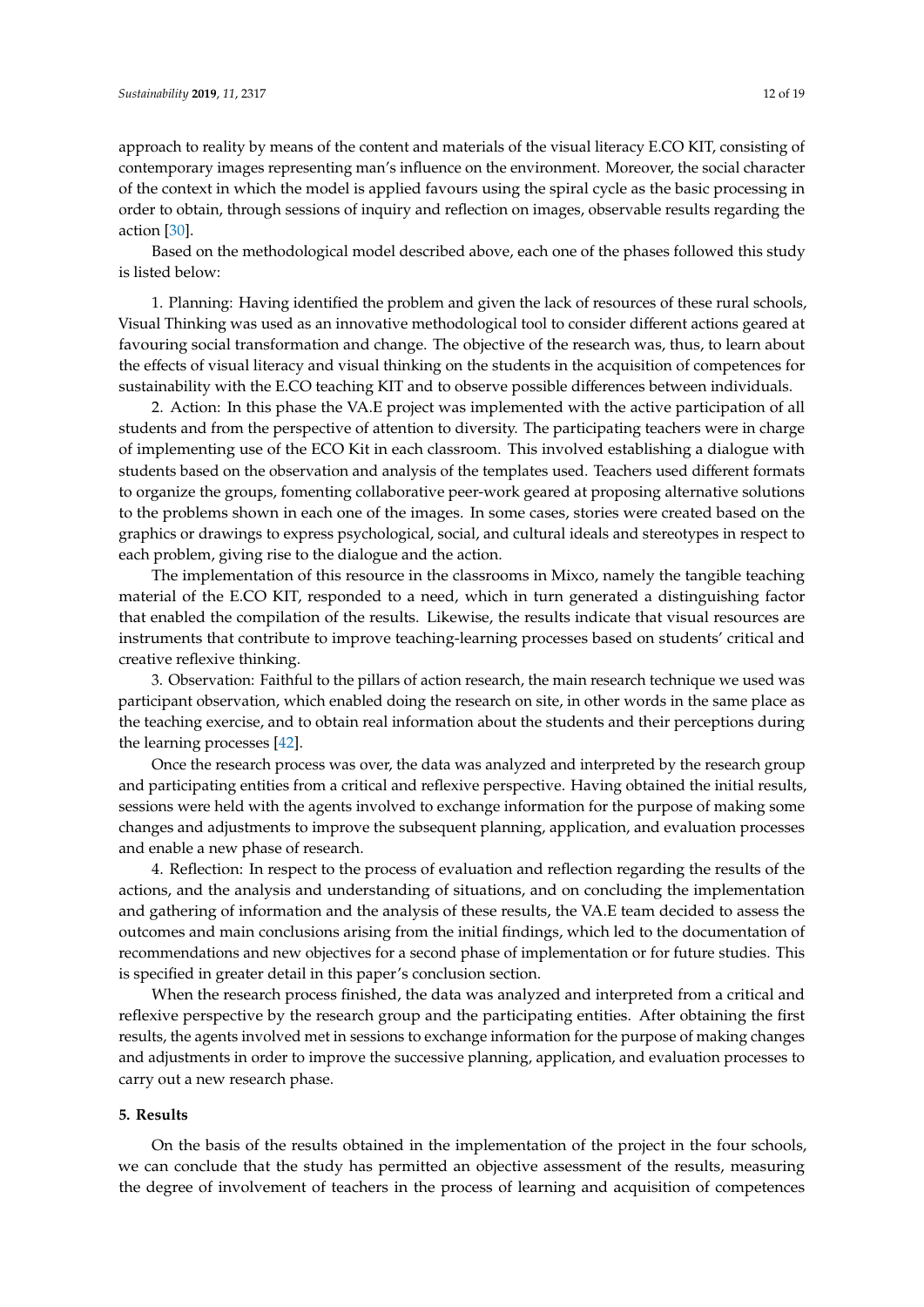for sustainability by students based on their cognitive and affective development and command of audio-visual and environmental contents. Hence, we can affirm that the didactic E.CO Kit is an effective teaching-learning instrument that contributes to improving cognitive development and environmental awareness, in addition to actively impacting the acquisition of sustainability competences.

As mentioned earlier, implementation of the E.CO teaching Kit in classrooms entailed additional prior training with the educator, which contributed to the acquisition, development, and consolidation of competences for sustainability that are necessary to contribute to improving those same competences amongst students. This enabled the educators to enhance their command of the contents, and consequently, of the dimensions of the E.CO Kit.

With the help of the teacher, students are motivated in the process of analysis and discovery of images through games, comprehension, assessment, and apprehension of the visual arts provided by the Kit. In addition, with the Kit students develop greater environmental awareness of, and cultural reconciliation with, other environments that differ from theirs through their own learning experience. They become the main characters of the process of creation of their own visual code, confirming that in this type of process, it is essential that schools commit themselves to the visual literacy of their students as a learning instrument. This was mainly due to the contents, activities, and common thread of the materials in the teaching Kit, as mentioned earlier in the paper. In this sense, both the main objective of the tools, which is "human influence on the environment", and the nature and type of activities that are included in order to implement the methodology and understand the environment as a part and a source of learning, allow us to comprehend the process of acquisition of sustainability competences, as well as the impact it has on learning and personal development.

For students of Primary Education, the concepts of pollution, recycling, and the role of mankind in the protection of nature have enabled them to establish the connections between cause and effect through images (water, dumps, wild and marine animals, forest, floods, persons, and cities, amongst others). In this sense, and through one of the kit's image games, the game of Trios (available in the E.CO Kit), students have been able to determine the problem, the cause, and the solution of the different situations described in the images, contributing to their competences for systematic thinking and for action, as well as the complex and international competences in the field of sustainable development.

In turn, dialogue regarding the protection of nature and importance of environmental education in schools promotes the development of critical thinking and resilience. By means of questions such as "What are we doing to help the survival of species?" and on the basis of the image of some animals in danger of extinction, students are capable of establishing relations and proposing different solutions to the problem from the perspective of collaborative work [\[17\]](#page-16-16).

From the analysis by the 12 teachers involved in the training for teachers of the pedagogical material and the images associated with the VA.E. project, its implementation, and the study, it appears that the most noteworthy educational values of the E.CO Kit are respect for life and the environment, solidarity, teamwork, responsibility, tolerance, and organization. These values and capacities are directly related with the competences for solidarity, and can be the focus of complementary work from other perspectives and activities, such as a campaign for the adequate use of natural resources, fomenting responsible consumption, promoting health and personal hygiene, as well as any other activities of social commitment, such as the organization and cleaning of the community or school surroundings.

Due to the evidence of natural reality perceived through an analysis of the images, different aspects have been extracted from the teaching material that are more directly connected with learning values and educating for social and cultural diversity. In this sense, knowing the real situation of the surroundings and the society in which people live and the contrasts between different cities promotes amongst students an ethical and social commitment and resilience, clear components of competences, and a sense of responsibility towards present and future generations. This methodology, based on literacy and interpretation through Visual and Critical Thinking, enables students to visualize, learn, and imagine [\[43\]](#page-17-19).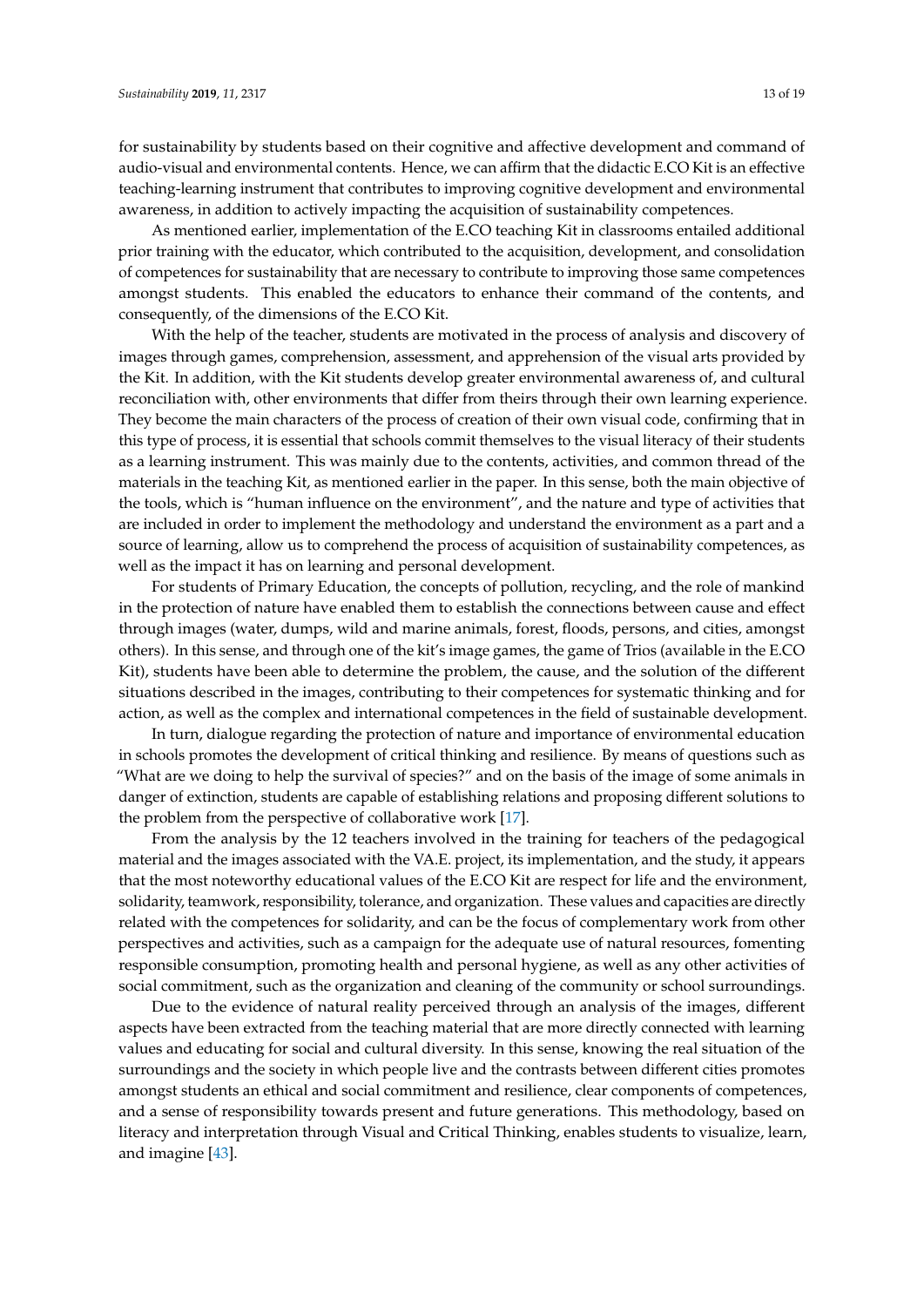The use of observation-action as a mechanism of self-learning makes it possible to promote logical progress in the observation, applying comprehension and analysis of what is observed, seen, and interpreted. The rejection of images that are more violent or upsetting can also indicate aspects that differ from students' reality or that they do not accept, as victims of the concern regarding the situation of their surroundings. These indicators are evidence of the degree of command and performance students have over the action of persons and roles of the different agents in society. In consequence, on the basis of these data they can determine which elements they have built and destroyed on the planet, promoting a critical reflection on their part and the development of their creativity by proposing different solutions for these problems. These aspects have significant impact on the three dimensions of learning for sustainability: knowing and understanding (theoretical knowledge and comprehension); knowing how to act (practical and operational application of knowledge and values); and knowing how to be (the values and comprehension of others).

Through the observation of the responses and actions performed by the students and teachers, new lines of action in the pedagogical use of the E.CO Kit were proposed in respect to the development of the competences established for sustainability.

#### **6. Discussion**

The competences and capacities that students and teachers need in order to build societies characterized by sustainability require transversal educational strategies and training processes based on formal and informal educational activities [\[35\]](#page-17-11).

As indicated by Murga, the most important element is to include the principles and values of sustainable development in teaching practices and in learning processes [\[6\]](#page-16-4). In this sense, the appropriate term in this type of learning process is "curricular sustainability", coined by Jucker and Mathar, given that it is not a question of educating about sustainable development, but rather educating for sustainable development, activating the behaviour that justifies this approach [\[42\]](#page-17-18).

In the pedagogical and learning process regarding Education for Sustainable Development, as explained in the UNESCO report on the types of learning associated with the EDS, participatory and collaborative learning, learning based on problems, and critical thinking are the ones which facilitate achieving the objectives [\[19,](#page-16-18)[20\]](#page-16-19).

In this sense, the four perspectives proposed by UNESCO for a model of Education for Sustainable Development are: (1) Holistic (systemic competence or reflection), consisting of relational thinking and the feeling of belonging; (2) Contextual (collaborative decision making), consisting of argumentation or reasoning and democratic commitment to universal human rights; (3) Critique (critical analysis), consisting of intellectual and ethical commitment; (4) Transformative (sense of responsibility towards present and future generations), consisting of intellectual and ethical commitment, resilience, and responsibility, which are the qualities that are fomented through the E.CO Kit, due to the teaching content, the open nature of the activities, the enquiry model as the central concept of the proposal, and the participation of teachers in the teaching-learning process [\[6](#page-16-4)[,44\]](#page-17-20).

On the basis of the premise of including enquiry as the central concept of the projects and activities, the students can create their own compositions of images, make complex decisions, develop reasoning and working in groups, and develop an international and ethical awareness of the environmental problems of their surroundings, consequently having a direct influence on the acquisition of competences for sustainability [\[45,](#page-17-21)[46\]](#page-17-22).

At the present time, education, apart from contributing to the training and acquisition of competences and to the specialization of students, takes on a relevant role in society with the challenge of training citizens to transform the world [\[45\]](#page-17-21). UNESCO, in the "17 goals to transform our world" of the 2030 Agenda for Sustainable Development, states that the achievement of a quality education is the key element to improve people's lives and achieve sustainable development [\[2\]](#page-16-1).

So far, there have been important advances related to access to education for all at all different levels. Because of this, and in order to actively contribute to this strategy, education should guarantee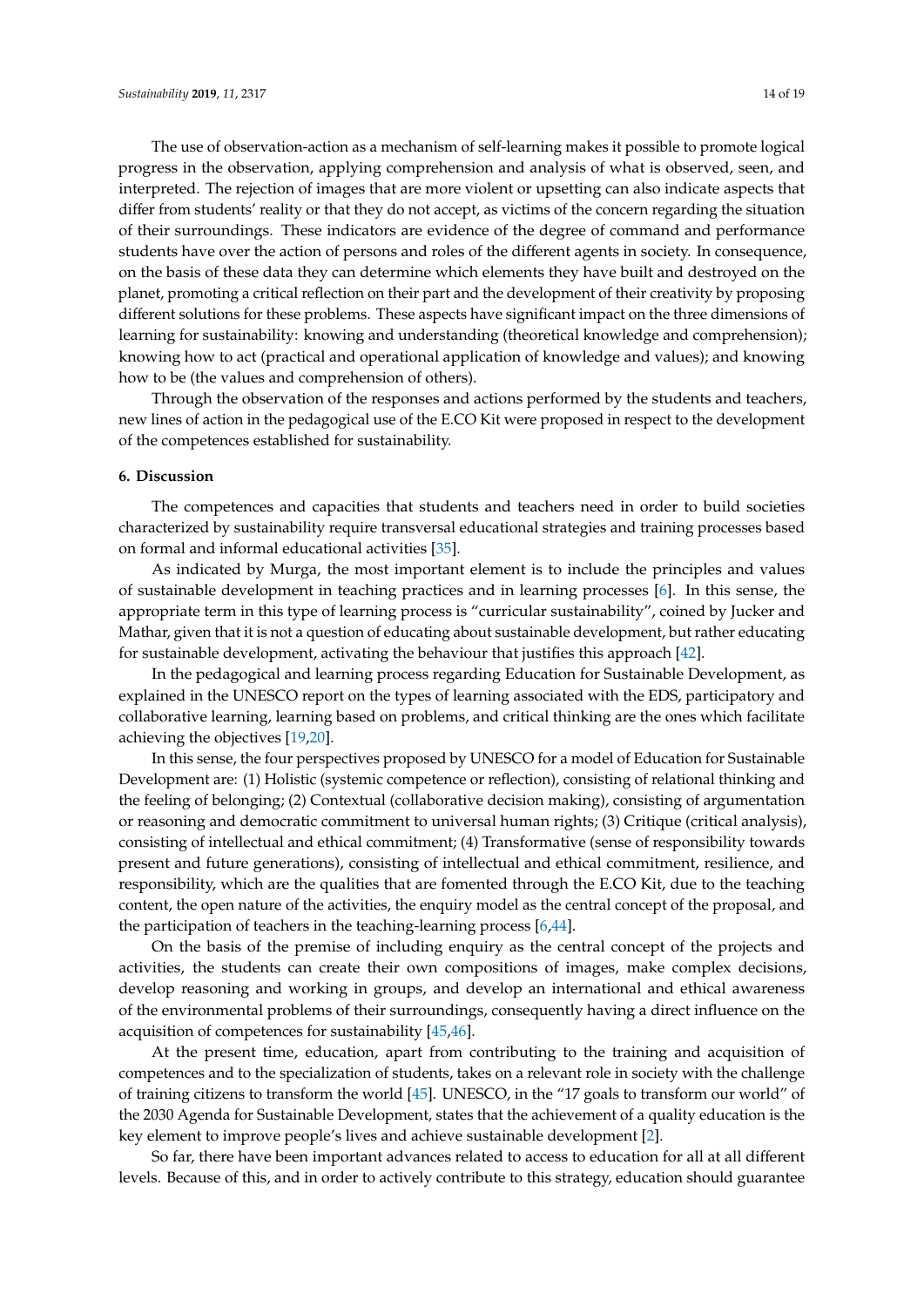that students acquire all the necessary theoretical and practical knowledge with the aim of boosting sustainable development. Among other things, it has to promote sustainable lifestyles, human rights, gender equality, the culture of peace and non-violence, world citizenship, and the value of cultural diversity, as well as the contribution of education to development [\[16\]](#page-16-15).

In the document published by UNESCO in 2014 entitled Global Citizenship Education: Preparing Learners for the Challenges of the Twenty-First Century, global citizenship education (henceforth GCE) is advocated as a paradigm that can develop attitudes, knowledge, values, and social skills necessary for students to generate a setting that is socially responsible, fair, inclusive, and sustainable [\[46\]](#page-17-22).

In this sense, the importance of GCE is linked to the acknowledgement of the value of education in order to understand and pursue global issues that affect the whole world in its social, political, cultural, economic, and environmental spheres. If social skills are developed at early ages, they lay the foundations for the potentialities of the future. Therefore, we can assert that skills are built upon previously developed skills [\[46\]](#page-17-22).

In this regard, investment in education and skills comprises one of the key policies to address many present-day socioeconomic challenges, and to train future citizens who are committed and responsible toward the global society. In this sense, the teaching-learning process arbitrated by the VA.E Project has enabled training the capacities that enable, in association with the components promoting the development of the four perspectives of Education for Sustainable Development (EDS), the acquisition of competences in sustainability.

Visual thinking, or the construction of conceptual maps that facilitate relational thinking, critical thinking, argumentation, collaborative learning groups, and learning services, are key tools that act directly in the training process and that foment, in turn, the acquisition of knowledge and social commitment [\[32\]](#page-17-8).

Consequently, within the framework of sustainable development, from a diverse and plural context and from the experience and implementation of VA.E in rural schools in Mixco, Guatemala, we can state that by redesigning teaching practices and these educational models, it is possible to contribute to a change in thinking and to the acquisition of competences.

#### **7. Conclusions**

As this study's final contribution, we can confirm the important role of intercultural education in the social sphere and the consequences it has on the image and process of present-day socialization of men and women.

Access to and knowledge of a diverse, globalized society from a plural perspective that enables understanding change is not an easy task, for teachers and students alike. For this reason it is essential to develop the true social and cultural education of the new generations, training persons capable of living together in a collaborative manner, sharing experiences and making decisions based on participation and a commitment to human rights and the Objectives for Sustainable Development (OSD).

Today's society has a global and plural profile due to the fact that we are undergoing constant change, both social and human. This change is closely related to the current economic, migration, and cultural exchange transformations. Within this context, education appears as a key tool for social cohesion, in addition to being the fundamental axis of knowledge and competence acquisition able to generate a sustainable society. Because of this, the results provided in UNESCO's report on Education for All 2000–2015 must be considered in order to plan flexible education that can meet the needs of social, cultural, and educational diversity at an international level, making it possible to directly work on the competences for sustainable development through education [\[16\]](#page-16-15).

The education of citizens geared at achieving a positive view concerning diversity and global society requires worldwide planning of new educational policies, both through dialogue and cultural exchanges and in support of human rights, human dignity, and social inclusion in educational contexts.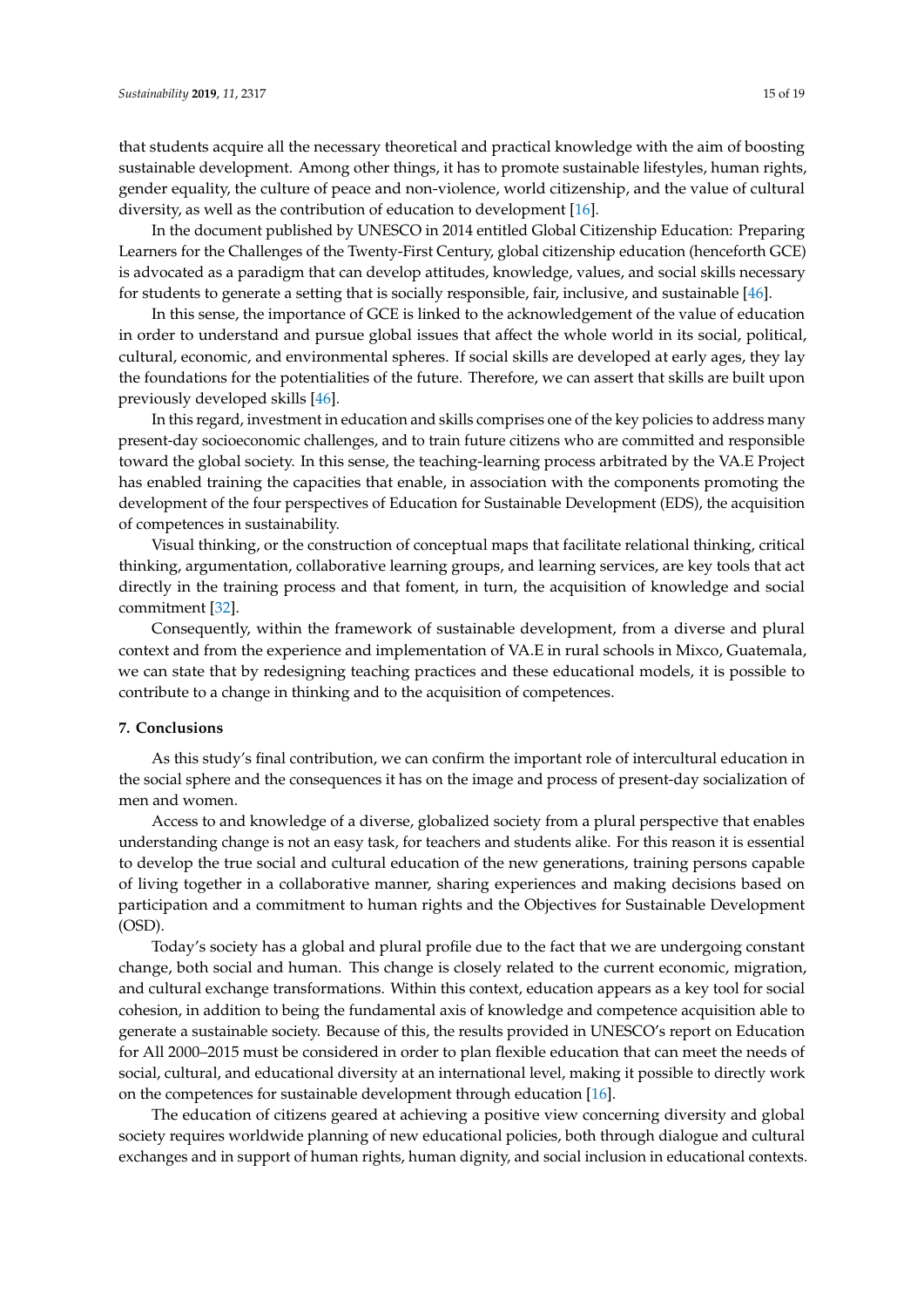The development of VA.E as an innovative educational methodology in cooperation with institutions, public entities, and universities of the city of Mixco in Guatemala has provided certain relevance to the project in the educational and cultural sector, generating an impact and benefits for the research team, teachers, students, and the schools involved. This institutional involvement of both the public and private sectors has had a direct influence on the follow-up, analysis, and implementation of the project, given their educational and social character, together with their direct involvement in the management and administration of the educational sector in this region of Guatemala.

As a result of this study, based on the implementation of a methodology such as VA.E, which makes use of the educational potential and impact of images in learning, we can state that the E.CO Kit and Visual Thinking contribute to the visual literacy of children, to their cognitive, social, and emotional development, irrespective of their culture or territory, addressing competences in sustainability in the teaching-learning process from a critical, holistic, transformative, and contextual perspective [\[44\]](#page-17-20).

With the analysis of the results obtained by means of the VA.E, it has been possible to carry out a scientific study of the social, cultural, and educational impact of the E.CO Kit in the classrooms of rural schools in the area of Mixco in Guatemala, and a study of the development of skills and abilities of students through the use of images.

In specific reference to this study's impact on learning and developing competences for sustainability, a note is made that teachers' active participation in planning and consolidating a model of Education for Sustainable Development (ESD) by means of the E.CO KIT was essential, given the pedagogical nature of the material and resources, being directly related to acquisition of knowledge, values, and skills.

Considering that the acquisition of competences in sustainability and the involvement of the agents in said acquisition in educational contexts must be a pedagogical priority, this will require the use of resources and tools, and the implementation of new learning strategies, that enable its development [\[44\]](#page-17-20).

On the basis of the results of this study and in the framework of the research process of participatory action, we can conclude that it is important to consolidate a model of Education for Sustainable Development (ESD) by means of a teacher training plan for all levels of education and in all contexts that will promote this professional and entrepreneurial competence and the ability to transmit it in sustainable societies.

Creativity and the capacity to transform have a positive influence in dealing with social contexts characterized by sustainable development. In this sense, the E.CO Kit is an effective teaching-learning tool that contributes to improving students' visual literacy, creativity, and hence, their academic performance and motivation for learning. By means of the contents regarding human influence on the environment, cities, nature, and economic growth, together with the context in which the tool has been implemented, we confirm, on the basis of the results, that use of the E.CO Kit has a significant impact on the acquisition of competences for sustainability.

We consider that the implementation of this research process with a participatory and action approach provided added value to the initial project carried out in rural schools of Spain and Mexico, through the analysis of proposals to adapt the teaching kit to different educational levels and needs and the collective synergy of the agents involved, which is the fundamental basis to comply with and ensure the impact of the common international objectives of Education for Sustainable Development (ESD).

**Author Contributions:** S.C., M.M., J.M.A., and M.E. contributed equally to the conceptualization of this research.

**Funding:** This research was supported by a grant–in-aid awarded by the Vicerrectorate of Innovation and Research of the Camilo José Cela University, funded by Subdirección General de Promoción del Arte del Ministerio de Educación, Cultura, y Deporte, grant number (181/226 MECD)".

**Acknowledgments:** This research was supported by a grant–in-aid awarded by the Vicerrectorate of Innovation and Research of the Camilo José Cela University.We would like to express our thanks to the persons in charge of the Education Area of the Social Work Secretariat, SOSEA of the municipality of Mixco, Guatemala, as well as the persons in charge of the Department of Education of the University of Istmo, Guatemala for signing the agreement for implementation of the Visual Arts in Education (VA.E) project in the rural schools of the municipality of Mixco.

**Conflicts of Interest:** The authors declare no conflict of interest.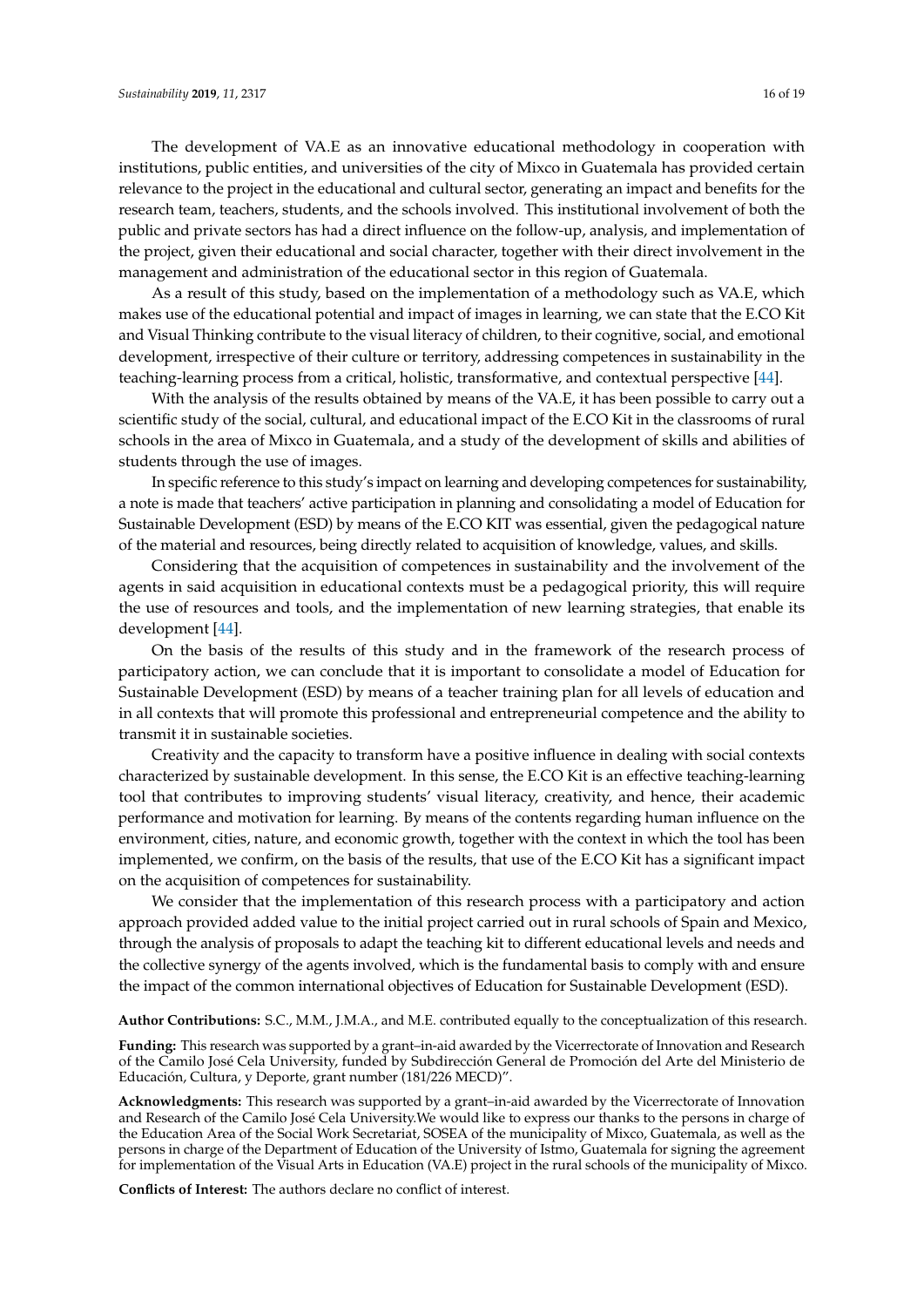# **References**

- <span id="page-16-0"></span>1. Aguado, T.; Malik, B. Intercultural education: Teacher training and school practice. *Intercult. Educ.* **2006**, *17*, 447–456. [\[CrossRef\]](http://dx.doi.org/10.1080/14675980601060401)
- <span id="page-16-1"></span>2. Informe de Seguimiento de la EPT en el Mundo. La Educación Para Todos 2000–2015. Logros y Desafíos. UNESCO, 2015. Available online: http://[unesdoc.unesco.org](http://unesdoc.unesco.org/images/0023/002324/232435s.pdf)/images/0023/002324/232435s.pdf (accessed on 7 April 2019).
- <span id="page-16-2"></span>3. Anyolo, E.O.; Kärkkäinen, S.; Keinonen, T. Implementing Education for Sustainable Development in Namibia: School Teachers' Perceptions and Teaching Practices. *J. Teach. Educ. Sustain.* **2018**, *20*, 64–81. [\[CrossRef\]](http://dx.doi.org/10.2478/jtes-2018-0004)
- <span id="page-16-5"></span>4. Carrascal, S. Educación en valores y tolerancia: Estudio y análisis de disposiciones, informes y recomendaciones de UNESCO en materia de diálogo interreligioso y educación intercultural. In *Religión y Derecho Internacional*; Rodriguez Blanco, M., González Ayesta, J., Eds.; Comares: Granada, Spain, 2013; pp. 475–504. ISBN 978-84-9045-106-9.
- <span id="page-16-3"></span>5. De Haan, G. The BLK "21" programme in Germany: A "Gestaltungskompetenz" based model for education for sustainable development. *Environ. Educ. Res.* **2006**, *12*, 19–32. [\[CrossRef\]](http://dx.doi.org/10.1080/13504620500526362)
- <span id="page-16-4"></span>6. Murga, M.A. Competencias para el desarrollo sostenible: Las capacidades, actitudes y valores meta de la educación en el marco de la Agenda global para 2015. *Foro Educ.* **2015**, *13*, 55–83. [\[CrossRef\]](http://dx.doi.org/10.14516/fde.2015.013.019.004)
- <span id="page-16-6"></span>7. Tilbury, D. Education for Sustainability: A Snakes and Ladders Game? *Foro Educ.* **2015**, *13*, 7–10. [\[CrossRef\]](http://dx.doi.org/10.14516/fde.2015.013.019.001)
- <span id="page-16-7"></span>8. Sáez, R. La educación intercultural. *Rev. Educ.* **2006**, 859–881. Available online: http://[www.revistaeducacion.](http://www.revistaeducacion.mec.es/re339/re339a37.pdf) mec.es/re339/[re339a37.pdf](http://www.revistaeducacion.mec.es/re339/re339a37.pdf) (accessed on 7 April 2019).
- <span id="page-16-8"></span>9. Guzmán, F. Problemática general de la educación por competencias. *Rev. Iberoam. Educ.* **2017**, *74*, 107–120.
- <span id="page-16-9"></span>10. Ploum, L.; Blok, V.; Lans, T.; Omta, O. Hacia un marco de competencia validado para el emprendimiento sostenible. *Organ. Medio Ambiente* **2018**, *31*, 113–132.
- <span id="page-16-10"></span>11. Rieckmann, M. Future-oriented higher education: Which key competencies should be fostered through university teaching and learning? *Futures* **2012**, *44*, 127–135. [\[CrossRef\]](http://dx.doi.org/10.1016/j.futures.2011.09.005)
- <span id="page-16-11"></span>12. Lambrechts, W.; Van Petegem, P. The interrelations between competences for sustainable development and research competences. *Int. J. Sustain. High. Educ.* **2016**, *17*, 776–779. [\[CrossRef\]](http://dx.doi.org/10.1108/IJSHE-03-2015-0060)
- <span id="page-16-12"></span>13. Marco de Acción de Dakar. Educación Para Todos: Cumplir Nuestros Compromisos Comunes. In Proceedings of the World Education Forum, Dakar, Senegal, 26–28 April 2000; Available online: [http:](http://unesdoc.unesco.org/images/0012/001211/121147s.pdf) //[unesdoc.unesco.org](http://unesdoc.unesco.org/images/0012/001211/121147s.pdf)/images/0012/001211/121147s.pdf (accessed on 7 April 2019).
- <span id="page-16-13"></span>14. Monclus, A.; Sabán, C. La educación en competencias en el marco de la educación a lo largo de toda la vida y la sociedad del conocimiento. *Rev. Iberoam. Educación.* **2008**, *47*, 159–183.
- <span id="page-16-14"></span>15. Mulder, M. Concepciones de la competencia profesional. In *Manual Internacional en la Investigación de Aprendizaje Profesional y Basada en la Práctica*; En Billett, S., Harteis, C., Gruber, H., Eds.; Springer: Dordrecht, The Netherlands, 2012; pp. 107–137.
- <span id="page-16-15"></span>16. Informe de Seguimiento de la EPT en el Mundo. Educación Para Todos en 2015. ¿Alcanzaremos la Meta? UNESCO, 2007. Available online: http://[unesdoc.unesco.org](http://unesdoc.unesco.org/images/0015/001548/154820s.pdf)/images/0015/001548/154820s.pdf (accessed on 7 April 2019).
- <span id="page-16-16"></span>17. Maldonado, T. Educación ambiental para la sustentabilidad. *Horiz. Sanit.* **2009**, *8*, 4–7. [\[CrossRef\]](http://dx.doi.org/10.19136/hs.a8n2.168)
- <span id="page-16-17"></span>18. Latorre, A. La investigación acción. In *Conocer y Cambiar la Práctica Educative*; Graó: Barcelona, Spain, 2013.
- <span id="page-16-18"></span>19. Heinrich, W.F.; Habron, G.B.; Johnson, H.L.; Goralnik, L. Critical Thinking Assessment Across Four Sustainability-Related Experiential Learning Settings. *J. Exp. Educ.* **2015**, *38*, 373–393. [\[CrossRef\]](http://dx.doi.org/10.1177/1053825915592890)
- <span id="page-16-19"></span>20. UNESCO. Shaping the Futurre We Want. Un Decade of Education for Sustainable Development (2005-14). Final Report. 2014. Available online: http://[unesdoc.unesco.org](http://unesdoc.unesco.org/images/0023/002301/230171e.pdf)/images/0023/002301/230171e.pdf (accessed on 7 April 2019).
- <span id="page-16-20"></span>21. Muñoz, V. El Derecho a la Educación: Una Mirada Comparativa. Argentina, Uruguay, Chile y Finlandia. Santiago de Chile 2012: OREALC/UNESCO. Available online: http://[www.unesco.org](http://www.unesco.org/new/fileadmin/MULTIMEDIA/FIELD/Santiago/images/Estudio-comparativo-UNESCO-vernor-munoz-espanol.pdf)/new/fileadmin/ MULTIMEDIA/FIELD/Santiago/images/[Estudio-comparativo-UNESCO-vernor-munoz-espanol.pdf](http://www.unesco.org/new/fileadmin/MULTIMEDIA/FIELD/Santiago/images/Estudio-comparativo-UNESCO-vernor-munoz-espanol.pdf) (accessed on 7 April 2019).
- <span id="page-16-21"></span>22. Jickling, B.; Wals, A.E. Globalization and environmental education: Looking beyond sustainable development. *J. Curric. Stud.* **2008**, *40*, 1–21. [\[CrossRef\]](http://dx.doi.org/10.1080/00220270701684667)
- <span id="page-16-22"></span>23. UNESCO. Informe Mundial: Hacia las Sociedades del Conocimiento. Available online: http://[unesdoc.](http://unesdoc.unesco.org/images/0014/001419/141908s.pdf) unesco.org/images/0014/001419/[141908s.pdf](http://unesdoc.unesco.org/images/0014/001419/141908s.pdf) (accessed on 7 April 2019).